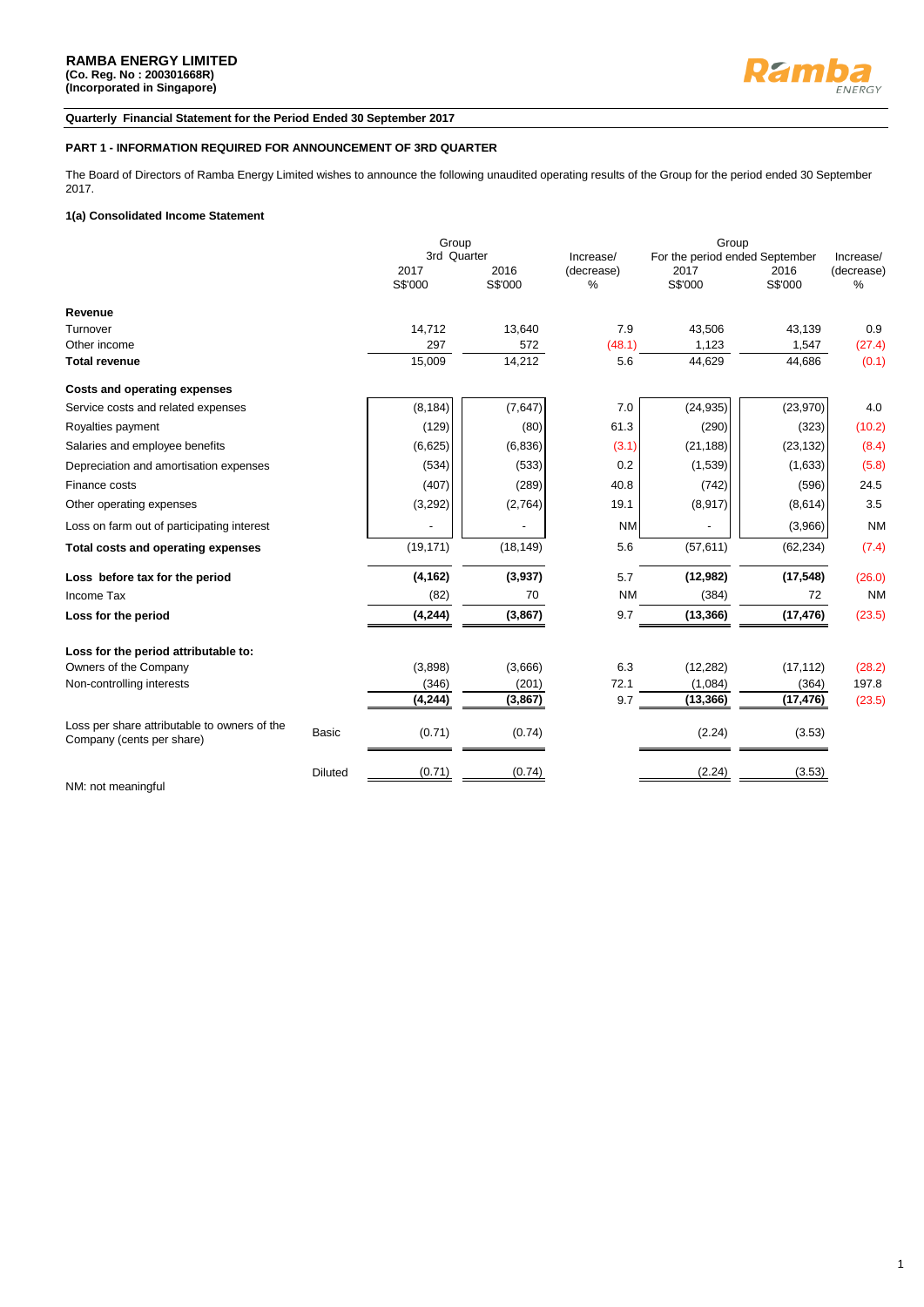|                                                                     | Group       | Group   |                       |         |  |
|---------------------------------------------------------------------|-------------|---------|-----------------------|---------|--|
|                                                                     | 3rd Quarter |         | for the period ended  |         |  |
| <b>Notes to Group Income Statement</b>                              | 2017        | 2016    | 30.09.2017 30.09.2016 |         |  |
|                                                                     | S\$'000     | S\$'000 | S\$'000               | S\$'000 |  |
| Other income include:                                               |             |         |                       |         |  |
| Interest income from banks                                          | 14          | 72      | 47                    | 210     |  |
| Leasing income                                                      | 10          | 44      | 61                    | 122     |  |
| Service partners charges                                            | 14          | 17      | 47                    | 59      |  |
| Other operating expenses include:                                   |             |         |                       |         |  |
| Foreign exchange gain/(loss), net                                   | (952)       | 391     | (2,961)               | (529)   |  |
| Legal and other professional fees                                   | (787)       | (922)   | (1,574)               | (2,643) |  |
| Impairment of intangible assets                                     |             |         |                       | (322)   |  |
| Write off of plant, property and equipment                          | (59)        |         | (154)                 |         |  |
| Gain on disposal of plant, property and equipment                   | 9           |         | 23                    | 20      |  |
| Rental & utilities - office                                         | (32)        | (162)   | (415)                 | (496)   |  |
| Other administrative & operating expenses                           | (472)       | (565)   | (1,523)               | (1,730) |  |
| Provision for doubtful trade receivables                            | (16)        | (44)    | (16)                  | (173)   |  |
| <b>Finance Costs comprises:</b>                                     |             |         |                       |         |  |
| Interest on borrowings                                              | (364)       | (241)   | (627)                 | (450)   |  |
| Finance lease charges                                               | (26)        | (29)    | (65)                  | (88)    |  |
| Unwinding of discount on abandonment & site restoration liabilities | (17)        | (19)    | (50)                  | (58)    |  |

 $\overline{a}$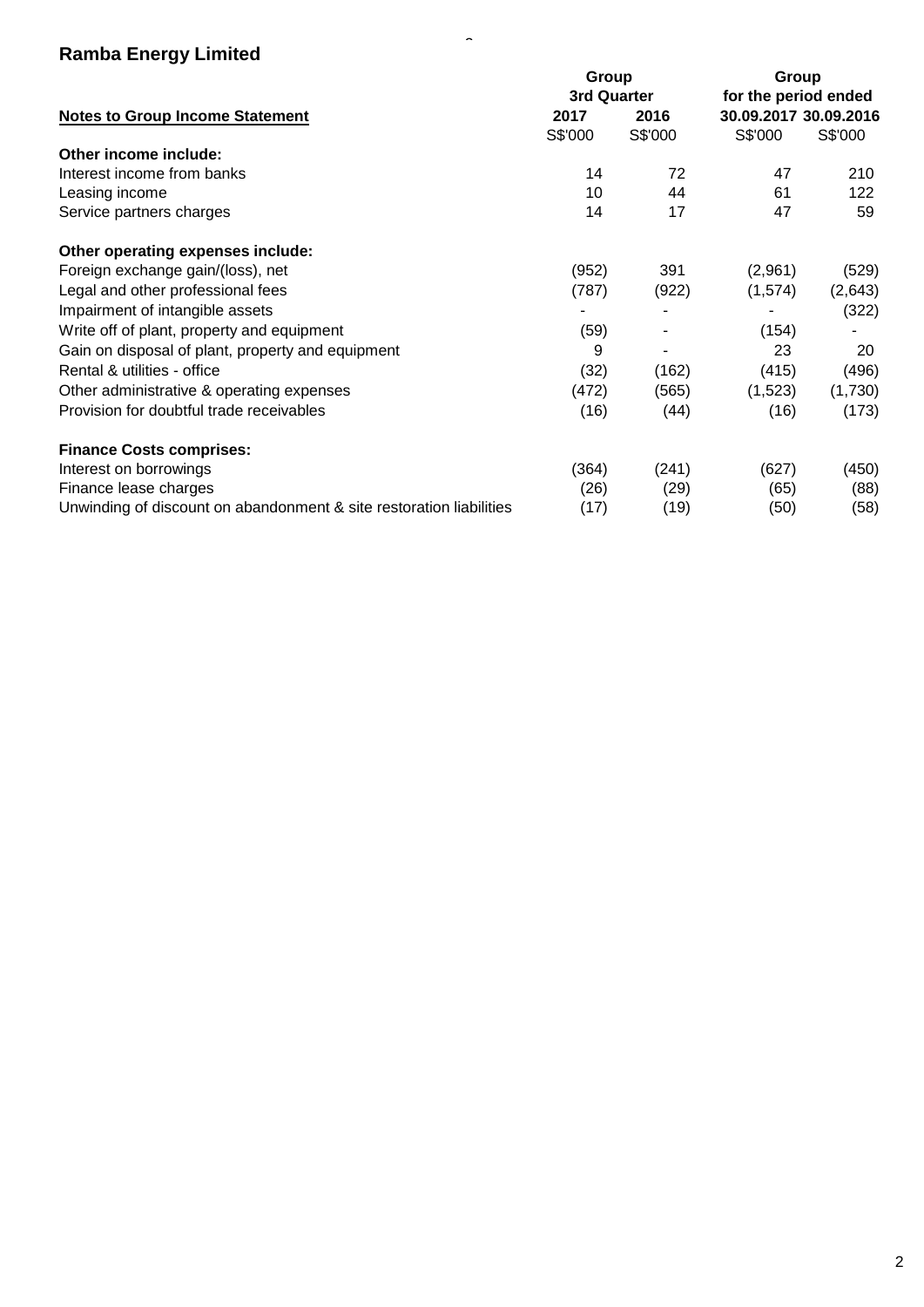**1b(i) A statement of financial position (for the issuer and group), together with a comparative statement as at the end of the immediately preceding financial year.**

|                                                 | Group                      |                     | Company                    |                     |  |
|-------------------------------------------------|----------------------------|---------------------|----------------------------|---------------------|--|
| <b>Balance Sheet as at</b>                      | 30.09.17<br><b>S\$'000</b> | 31.12.16<br>S\$'000 | 30.09.17<br><b>S\$'000</b> | 31.12.16<br>S\$'000 |  |
| <b>Non-current assets</b>                       |                            |                     |                            |                     |  |
| Oil and gas properties                          | 29,009                     | 22,635              |                            |                     |  |
| Property, plant and equipment                   | 6,820                      | 5,372               | 77                         | 199                 |  |
| Intangible assets                               | 1,290                      | 1,333               | 4                          | 6                   |  |
| Investment in exploration and evaluation assets | 21,967                     | 23,195              |                            |                     |  |
| Investment in marketable securities             |                            | 3                   |                            | 3                   |  |
| Investments in subsidiaries                     |                            |                     | 9,426                      | 9,426               |  |
|                                                 |                            |                     |                            |                     |  |
| Loans to subsidiaries                           |                            |                     | 29,289                     | 29,289              |  |
| Other assets                                    | 2                          | 2                   |                            |                     |  |
| Other receivables                               | 9,334                      | 9,278               |                            |                     |  |
| Deferred tax assets                             | 115                        | 115                 |                            |                     |  |
| <b>Fixed deposits</b>                           | 1,200                      | 2,423               |                            |                     |  |
|                                                 | 69,737                     | 64,356              | 38,796                     | 38,923              |  |
| <b>Current Assets</b>                           |                            |                     |                            |                     |  |
| Trade receivables                               | 13,230                     | 12,269              |                            |                     |  |
| Other receivables                               | 13,076                     | 31,470              | 63,591                     | 67,265              |  |
| Prepaid operating expenses                      | 1,623                      | 736                 | 105                        | 108                 |  |
| Inventories                                     | 157                        | 172                 |                            |                     |  |
| Leased assets                                   | 3                          | 10                  |                            |                     |  |
|                                                 |                            |                     |                            |                     |  |
| Cash and bank balances                          | 10,476                     | 11,730              | 252                        | 584                 |  |
|                                                 | 38,565                     | 56,387              | 63,948                     | 67,957              |  |
|                                                 |                            |                     |                            |                     |  |
| <b>Current Liabilities</b>                      |                            |                     |                            |                     |  |
| Trade payables                                  | 17,769                     | 16,357              |                            |                     |  |
| Other payables                                  | 21,636                     | 28,740              | 5,472                      | 4,823               |  |
| Provisions                                      | 509                        | 499                 |                            |                     |  |
| Finance lease liabilities                       | 795                        | 812                 | 20                         | 79                  |  |
| Loans and borrowings                            |                            | 2,083               |                            |                     |  |
| Income tax payable                              | 33                         | 49                  |                            | 16                  |  |
|                                                 | 40,742                     | 48,540              | 5,492                      | 4,918               |  |
| <b>Net Current Assets</b>                       | (2, 177)                   | 7,847               | 58,456                     | 63,039              |  |
| <b>Non-Current Liabilities</b>                  |                            |                     |                            |                     |  |
| Other payables                                  | 12,839                     | 13,632              |                            |                     |  |
| Provisions                                      | 1,955                      | 1,831               | 39                         | 39                  |  |
| Abandonment and site restoration liabilities    | 843                        | 850                 |                            |                     |  |
| Finance lease liabilities                       | 2,524                      | 989                 | 30                         | 30                  |  |
| Loans and borrowings                            | 9,169                      | 2,083               |                            |                     |  |
| Deferred tax liabilities                        | 2,712                      | 2,733               |                            |                     |  |
|                                                 | 30,042                     | 22,118              | 69                         | 69                  |  |
| <b>Net Assets</b>                               | 37,518                     | 50,085              | 97,183                     | 101,893             |  |
|                                                 |                            |                     |                            |                     |  |
| Equity attributable to the owners               |                            |                     |                            |                     |  |
| of the Company                                  |                            |                     |                            |                     |  |
| Share capital                                   | 138,232                    | 137,886             | 138,232                    | 137,886             |  |
| Treasury shares                                 | (935)                      | (935)               | (935)                      | (935)               |  |
| Other reserves                                  | 4,361                      | 4,582               | 4,550                      | 5,025               |  |
| <b>Accumulated losses</b>                       | (100, 585)                 | (88, 794)           | (44, 664)                  | (40, 083)           |  |
|                                                 | 41,073                     | 52,739              | 97,183                     | 101,893             |  |
| <b>Non-controlling Interests</b>                | (3, 555)                   | (2,654)             |                            |                     |  |
| <b>Total Equity</b>                             | 37,518                     | 50,085              | 97,183                     | 101,893             |  |

3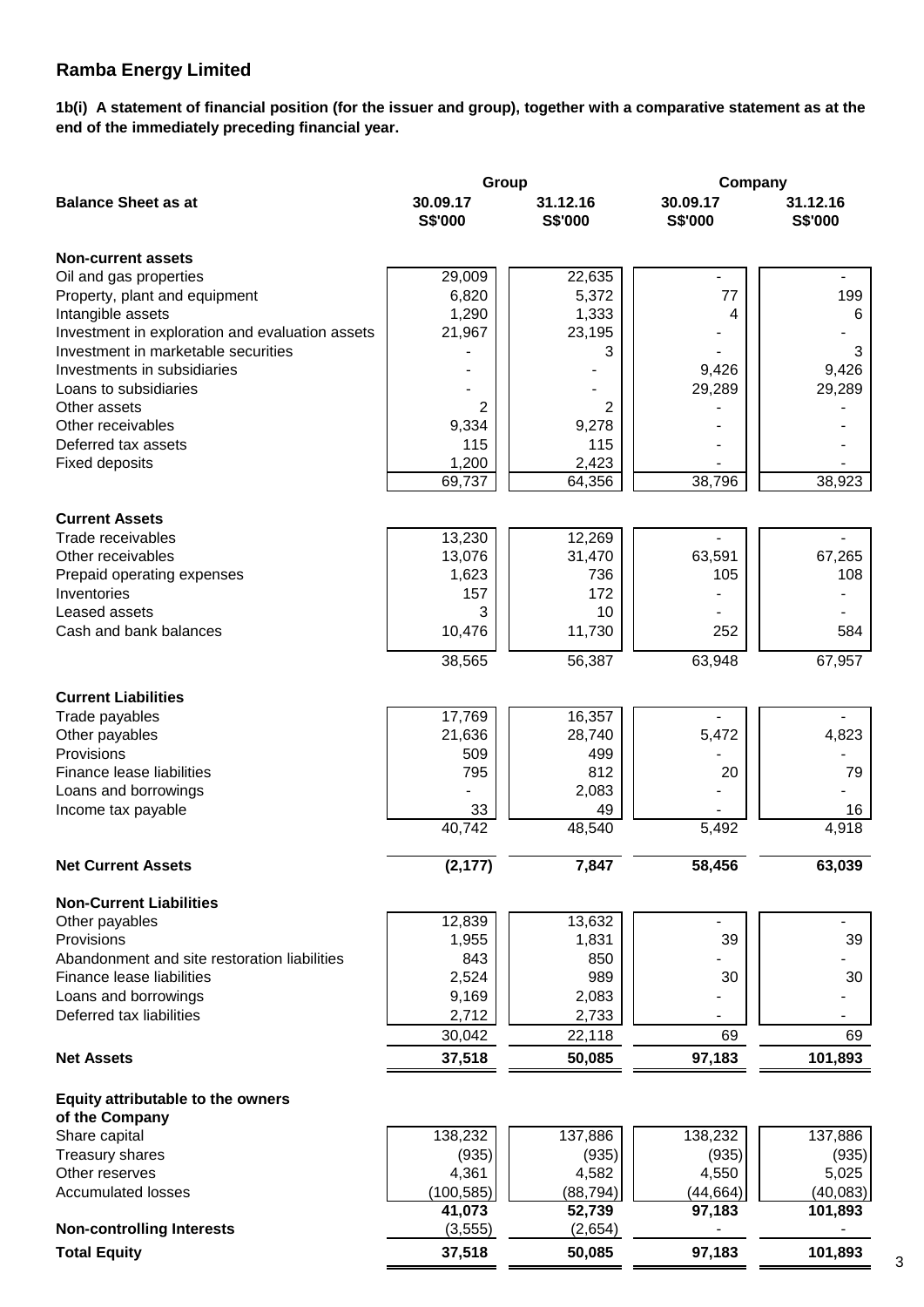### **1(b)(ii). Aggregate amount of Group's borrowings and debt securities**

|              |                                                               | 30 Sep 2017<br>S\$'000 | 31 Dec 2016<br>S\$'000 |
|--------------|---------------------------------------------------------------|------------------------|------------------------|
| 1            | Amount repayable in one year or less, or on demand<br>Secured | 795                    | 2,895                  |
| $\mathbf{2}$ | Amount repayable after one year<br>Secured                    | 11,693                 | 3,072                  |
|              | <b>Total</b>                                                  | 12,488                 | 5,967                  |

Certain subsidiaries of the Company pledged their transport equipment as security for finance lease facilities granted by financial institutions.

The loan and borrowings are secured by way of a fixed charge over the subsidiary's operating accounts, a share charge over the Group's equity share in the subsidiary, a corporate guarantee by the Company and personal guarantee provided by a related party, Edward Seky Soeryadjaya.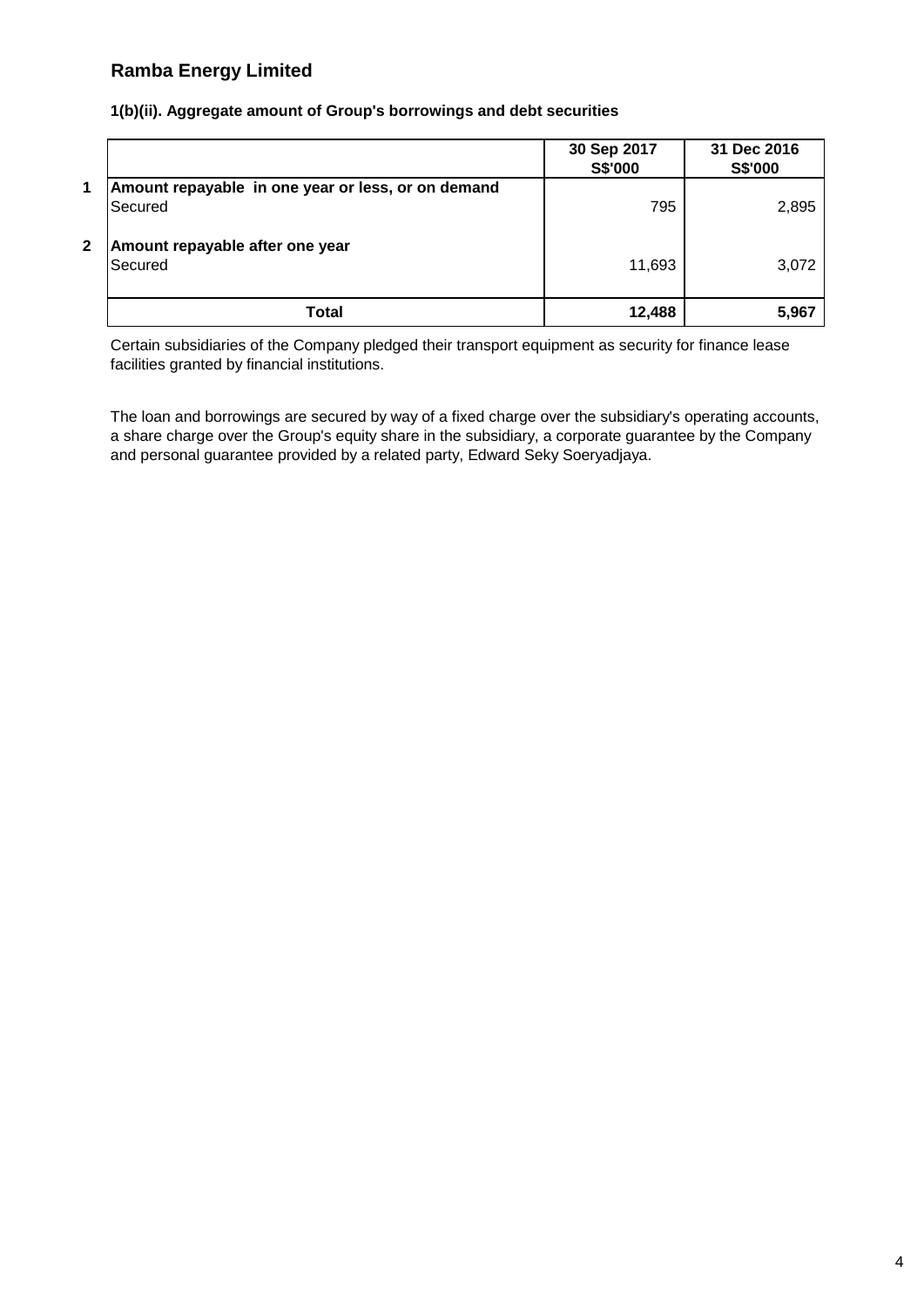### **STATEMENT OF COMPREHENSIVE INCOME**

|                                                                                              | Group                     |                           | Group<br>For the period ended |                    |
|----------------------------------------------------------------------------------------------|---------------------------|---------------------------|-------------------------------|--------------------|
|                                                                                              | 3Q 2017<br><b>S\$'000</b> | 3Q 2016<br><b>S\$'000</b> | 3Q 2017<br><b>S\$'000</b>     | 3Q 2016<br>S\$'000 |
| Loss, net of tax for the period                                                              | (4,244)                   | (3,867)                   | (13, 366)                     | (17, 476)          |
| Other comprehensive income<br>Items that may be reclassified subsequently to profit or loss: |                           |                           |                               |                    |
| Re-measurement of defined benefit obligation                                                 | (7)                       | 4                         | (48)                          | 81                 |
| Foreign currency translation                                                                 | 503                       | 345                       | 485                           | (1,542)            |
| Total comprehensive loss for the period                                                      | (3,748)                   | (3, 518)                  | (12, 929)                     | (18, 937)          |
| Total comprehensive loss attributable to:                                                    |                           |                           |                               |                    |
| - Owners of the Company                                                                      | (3, 448)                  | (3,289)                   | (12,028)                      | (18, 629)          |
| - Non-controlling interests                                                                  | (300)                     | (229)                     | (901)                         | (308)              |
|                                                                                              | (3,748)                   | (3, 518)                  | (12, 929)                     | (18, 937)          |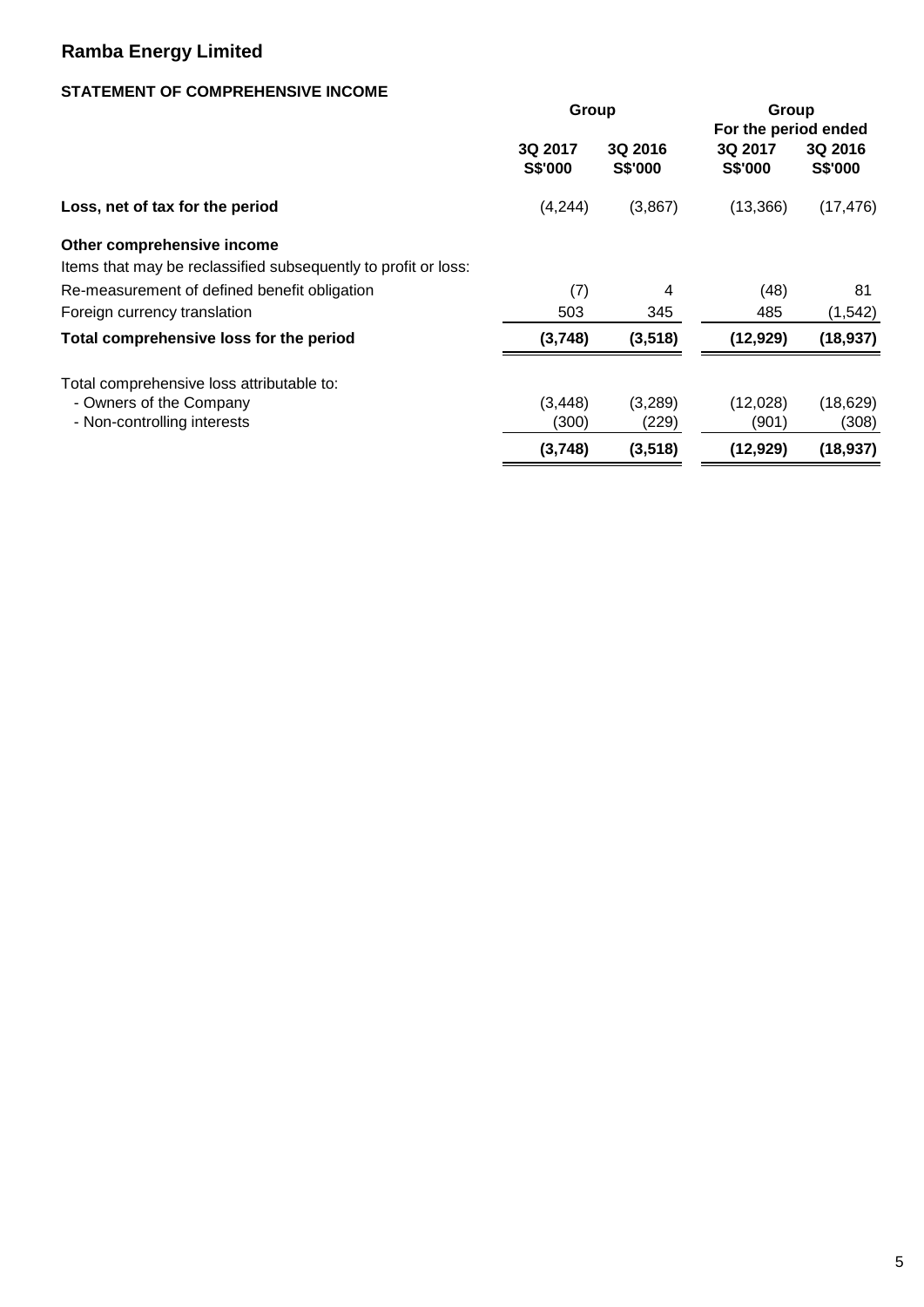**1(c) A cash flow statement (for the group), together with a comparative statement for the corresponding period of the immediately preceding financial year.**

|                                                                                                                           |               | Group                                   |                                                       | Group                                   |                                                      |  |  |
|---------------------------------------------------------------------------------------------------------------------------|---------------|-----------------------------------------|-------------------------------------------------------|-----------------------------------------|------------------------------------------------------|--|--|
|                                                                                                                           |               | 30.09.2017 30.09.2016<br><b>S\$'000</b> | For the quarter ended<br><b>S\$'000</b><br>(restated) | 30.09.2017 30.09.2016<br><b>S\$'000</b> | For the period ended<br><b>S\$'000</b><br>(restated) |  |  |
| <b>Operating activities:</b>                                                                                              |               |                                         |                                                       |                                         |                                                      |  |  |
| Loss before income tax for the period                                                                                     |               | (4, 162)                                | (3,937)                                               | (12,982)                                | (17, 548)                                            |  |  |
| Adjustments for:                                                                                                          |               |                                         |                                                       |                                         |                                                      |  |  |
| Depreciation and amortisation expenses                                                                                    |               | 534                                     | 533                                                   | 1,539                                   | 1,633                                                |  |  |
| Gain on disposal of property, plant and equipment                                                                         |               | (9)                                     |                                                       | (23)                                    | (20)                                                 |  |  |
| Write-off of fixed assets                                                                                                 |               | 59                                      |                                                       | 154                                     |                                                      |  |  |
| Impairment of intangible assets                                                                                           |               |                                         |                                                       | $\overline{a}$                          | 322                                                  |  |  |
| Loss on farm out of participating interest<br>Share based payment                                                         |               | 88                                      | 403                                                   | 370                                     | 3,966<br>3,754                                       |  |  |
| Provision for doubtful receivables                                                                                        |               | 16                                      | 44                                                    | 16                                      | 173                                                  |  |  |
| Finance costs                                                                                                             |               | 407                                     | 289                                                   | 742                                     | 596                                                  |  |  |
| Interest income from banks                                                                                                |               | (14)                                    | (72)                                                  | (47)                                    | (210)                                                |  |  |
| Foreign exchange translation adjustments                                                                                  |               | 1,165                                   | (362)                                                 | 3,398                                   | 1,099                                                |  |  |
| Operating cash flows before working capital changes                                                                       |               | (1,916)                                 | (3, 102)                                              | (6, 833)                                | (6, 235)                                             |  |  |
| <b>Changes in working capital</b>                                                                                         |               |                                         |                                                       |                                         |                                                      |  |  |
| Trade receivables                                                                                                         |               | (215)                                   | 244                                                   | (976)                                   | 1,776                                                |  |  |
| Other receivables                                                                                                         |               | 522                                     | 1,091                                                 | 1,444                                   | 971                                                  |  |  |
| Prepaid operating expenses                                                                                                |               | 606                                     | (513)                                                 | (887)                                   | (375)                                                |  |  |
| Inventories                                                                                                               |               | 706                                     | (59)                                                  | 15                                      | (45)                                                 |  |  |
| Trade payables                                                                                                            |               | 655                                     | (1,523)                                               | 1,409                                   | 1,951                                                |  |  |
| Other payables and provisions<br>Cash generated from/(used in) operations                                                 |               | 819<br>1,177                            | (2, 145)<br>(6,007)                                   | 437<br>(5, 391)                         | 428<br>(1,529)                                       |  |  |
| Interest income received                                                                                                  |               | 14                                      | 72                                                    | 47                                      | 210                                                  |  |  |
| Income tax paid                                                                                                           |               | (24)                                    | 16                                                    | (241)                                   | (184)                                                |  |  |
| Finance costs paid                                                                                                        |               | (390)                                   | (269)                                                 | (692)                                   | (538)                                                |  |  |
| Net cash flows generated from/(used in) operating activities                                                              |               | 777                                     | (6, 188)                                              | (6, 277)                                | (2,041)                                              |  |  |
| Investing activities :                                                                                                    |               |                                         |                                                       |                                         |                                                      |  |  |
| Proceeds from disposal of property, plant and equipment                                                                   |               | 30                                      |                                                       | 49                                      | 52                                                   |  |  |
| Purchases of property, plant and equipment and oil and gas properties<br>Proceeds from farm out of participating interest |               | (4, 155)                                | (1, 310)                                              | (8,632)                                 | (3,508)<br>12,503                                    |  |  |
| Acquisition of intangible assets<br>Acquisition of exploration & evaluation assets                                        |               | (41)<br>(51)                            | (5)                                                   | (56)<br>(182)                           | (196)<br>(2,722)                                     |  |  |
| Net cash flows (used in) / generated from investing activities                                                            |               | (4, 217)                                | (1, 315)                                              | (8, 821)                                | 6,129                                                |  |  |
| <b>Financing activities:</b>                                                                                              |               |                                         |                                                       |                                         |                                                      |  |  |
|                                                                                                                           |               |                                         |                                                       |                                         |                                                      |  |  |
| Proceeds from loan                                                                                                        |               |                                         | 3,735                                                 | 5,330                                   | 4,390                                                |  |  |
| Repayment of finance lease                                                                                                |               | (213)                                   | (378)                                                 | (802)                                   | (1, 107)                                             |  |  |
| Net proceeds from Rights issue and Warrants exercise<br>Share issuance expenses                                           |               | (2)                                     | 10,724<br>(4)                                         | (8)                                     | 10,724<br>(16)                                       |  |  |
| Advance from /(repaid by) joint venture partners                                                                          |               | 1,415                                   | (1,920)                                               | 8,408                                   | (8,987)                                              |  |  |
| Advances from third party                                                                                                 |               |                                         | 12                                                    |                                         | 1,020                                                |  |  |
| Fixed deposits pledged                                                                                                    |               |                                         |                                                       | 1,223                                   |                                                      |  |  |
| Net cash flows generated from financing activities                                                                        |               | 1,200                                   | 12,169                                                | 14,151                                  | 6,024                                                |  |  |
|                                                                                                                           |               |                                         |                                                       |                                         |                                                      |  |  |
| Net (decrease)/ increase in cash and cash equivalents                                                                     |               | (2, 239)                                | 4,666                                                 | (947)                                   | 10,112                                               |  |  |
| Effect of exchange rate changes on cash and cash equivalents<br>Cash and cash equivalents at beginning of period          |               | (63)                                    | 61<br>16,739                                          | (307)                                   | (178)                                                |  |  |
| Cash and cash equivalents at end of period                                                                                | <b>Note A</b> | 12,779<br>10,476                        | 21,466                                                | 11,730<br>10,476                        | 11,532<br>21,466                                     |  |  |
| Note A                                                                                                                    |               |                                         |                                                       |                                         |                                                      |  |  |
| Cash on hand and at bank                                                                                                  |               | 10,476                                  | 21,466                                                | 10,476                                  | 21,466                                               |  |  |
| <b>Fixed deposits</b>                                                                                                     |               | 1,200                                   | 2,423                                                 | 1,200                                   | 2,423                                                |  |  |
| Cash and deposits                                                                                                         |               | 11,676                                  | 23,889                                                | 11,676                                  | 23,889                                               |  |  |
| Less : Restricted cash classified as non-current assets                                                                   |               | (1,200)                                 | (2, 423)                                              | (1,200)                                 | (2, 423)                                             |  |  |
| Cash and cash equivalents                                                                                                 |               | 10,476                                  | 21,466                                                | 10,476                                  | 21,466                                               |  |  |
|                                                                                                                           |               |                                         |                                                       |                                         |                                                      |  |  |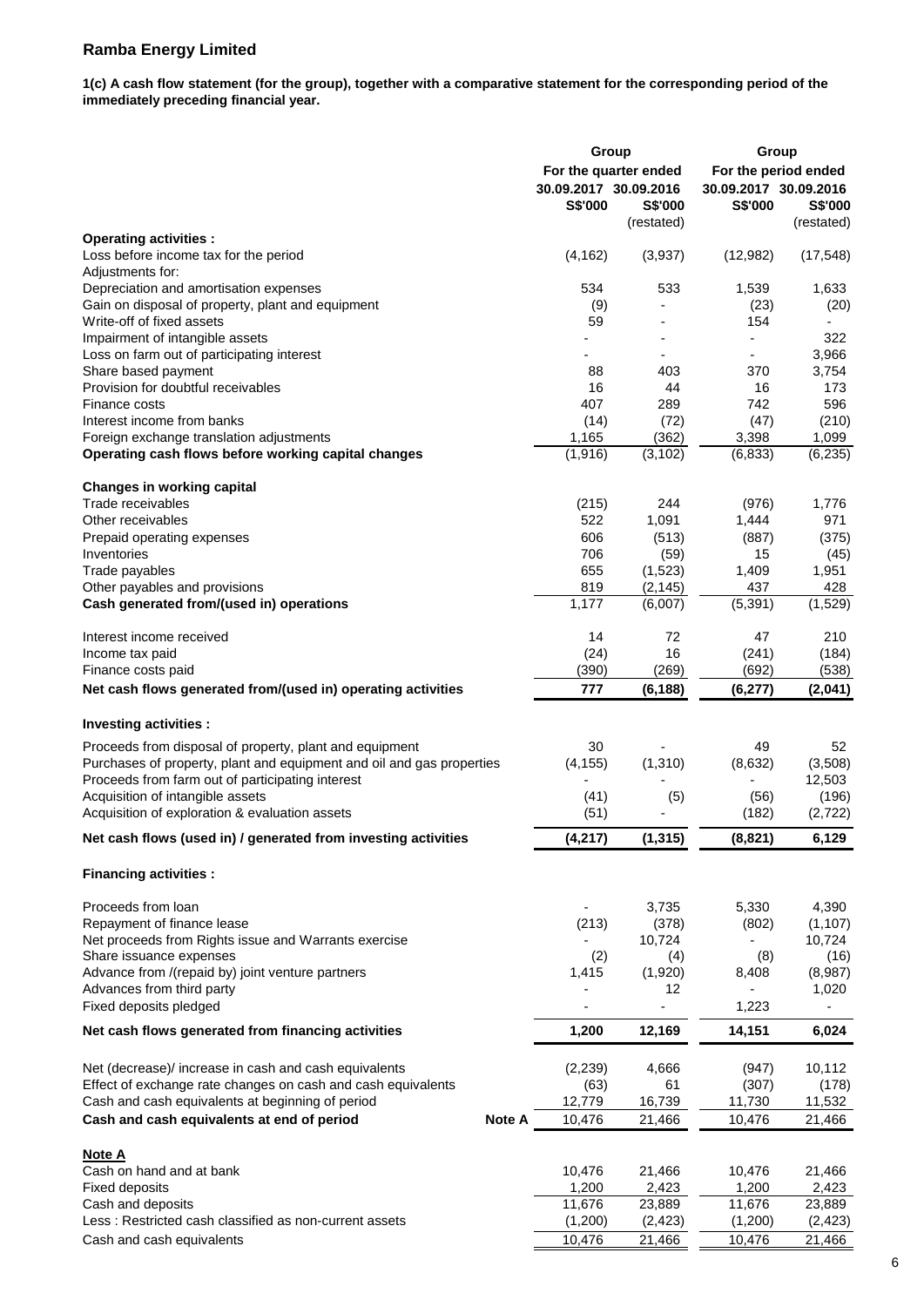1 (d) (i) A statement (for the issuer and group) showing either (i) all changes in equity or (ii) changes in equity other than those arising from capitalisation issues and distributions to shareholders, together with a com

|                                                                                                    |                            | Attributable to owners of the Company                                     |                             |                               |                                  |                                       |                                           |                     |                                                       |                                                        |                               |                                         |
|----------------------------------------------------------------------------------------------------|----------------------------|---------------------------------------------------------------------------|-----------------------------|-------------------------------|----------------------------------|---------------------------------------|-------------------------------------------|---------------------|-------------------------------------------------------|--------------------------------------------------------|-------------------------------|-----------------------------------------|
| Group                                                                                              | Total<br>Equity<br>S\$'000 | Equity<br>attributable to<br>owners of the<br>Company<br>Total<br>S\$'000 | Share<br>capital<br>S\$'000 | Treasury<br>shares<br>S\$'000 | Accumulated<br>losses<br>S\$'000 | Other<br>reserves<br>total<br>S\$'000 | Share based<br>payment reserve<br>S\$'000 | Others<br>S\$'000   | Foreign currency<br>translation<br>reserve<br>S\$'000 | Gain on<br>reissuance of<br>treasury shares<br>S\$'000 | Capital<br>reserve<br>S\$'000 | Non controlling<br>interests<br>S\$'000 |
| Opening balance as at 1 January 2017                                                               | 50,085                     | 52,739                                                                    | 137,886                     | (935)                         | (88, 794)                        | 4,582                                 | 2,395                                     | 406                 | (1, 197)                                              | 2,630                                                  | 348                           | (2,654)                                 |
| Q1                                                                                                 |                            |                                                                           |                             |                               |                                  |                                       |                                           |                     |                                                       |                                                        |                               |                                         |
| Loss for the period                                                                                | (3,808)                    | (3, 451)                                                                  |                             |                               | (3, 451)                         | $\overline{\phantom{a}}$              |                                           |                     |                                                       |                                                        |                               | (357)                                   |
| Other comprehensive income                                                                         |                            |                                                                           |                             |                               |                                  |                                       |                                           |                     |                                                       |                                                        |                               |                                         |
| Re-measurement of defined benefit obligation                                                       | (36)                       | (36)                                                                      | $\sim$                      | ä,                            | ÷,                               | (36)                                  |                                           | (36)                | $\mathbf{r}$                                          |                                                        | $\blacksquare$                | $\sim$                                  |
| Exchange differences on translating foreign operations                                             | (490)                      | (584)                                                                     |                             |                               | $\overline{\phantom{a}}$         | (584)                                 |                                           | $\bar{\phantom{a}}$ | (584)                                                 |                                                        | $\blacksquare$                | 94                                      |
| Total comprehensive (loss) / income for the period                                                 | (4, 334)                   | (4,071)                                                                   | $\sim$                      | $\blacksquare$                | (3, 451)                         | (620)                                 | $\blacksquare$                            | (36)                | (584)                                                 | $\blacksquare$                                         | $\overline{\phantom{a}}$      | (263)                                   |
| Contributions by and distributions to owners                                                       |                            |                                                                           |                             |                               |                                  |                                       |                                           |                     |                                                       |                                                        |                               |                                         |
| Issuance of shares pursuant to RGPSP                                                               | ٠                          | $\blacksquare$                                                            | 338                         |                               | 470                              | (808)                                 | (808)                                     |                     |                                                       |                                                        | $\blacksquare$                |                                         |
| Grant of equity settled share based payment to employees                                           | 183                        | 183                                                                       |                             |                               |                                  | 183                                   | 183                                       |                     |                                                       |                                                        |                               |                                         |
| Share issuance expenses                                                                            | (2)                        | (2)                                                                       | (2)                         |                               |                                  | $\sim$                                |                                           |                     |                                                       |                                                        | $\blacksquare$                | $\omega$                                |
| Total contributions by and distributions to owners                                                 | 181                        | 181                                                                       | 336                         | $\sim$                        | 470                              | (625)                                 | (625)                                     | $\blacksquare$      | $\sim$                                                |                                                        | $\blacksquare$                | $\omega$                                |
| Total transactions with owners in their capacity as owners                                         | 181                        | 181                                                                       | 336                         |                               | 470                              | (625)                                 | (625)                                     |                     |                                                       |                                                        | $\overline{\phantom{a}}$      |                                         |
| Closing balance as at 31 March 2017                                                                | 45,932                     | 48,849                                                                    | 138,222                     | (935)                         | (91, 775)                        | 3,337                                 | 1,770                                     | 370                 | (1,781)                                               | 2,630                                                  | 348                           | (2,917)                                 |
| Q2                                                                                                 |                            |                                                                           |                             |                               |                                  |                                       |                                           |                     |                                                       |                                                        |                               |                                         |
| Loss for the period<br>Other comprehensive income                                                  | (5, 314)                   | (4,933)                                                                   |                             |                               | (4,933)                          | $\overline{\phantom{a}}$              |                                           |                     |                                                       |                                                        |                               | (381)                                   |
| Re-measurement of defined benefit obligation                                                       | (5)                        | (5)                                                                       |                             |                               |                                  | (5)                                   |                                           | (5)                 |                                                       |                                                        | ۰                             | $\overline{\phantom{a}}$                |
| Exchange differences on translating foreign operations                                             | 472                        | 429                                                                       |                             | $\overline{\phantom{a}}$      | $\blacksquare$                   | 429                                   |                                           | $\blacksquare$      | 429                                                   |                                                        | $\blacksquare$                | 43                                      |
| Total comprehensive income / (loss) for the period<br>Contributions by and distributions to owners | (4, 847)                   | (4,509)                                                                   | $\overline{\phantom{a}}$    | $\blacksquare$                | (4, 933)                         | 424                                   | $\sim$                                    | (5)                 | 429                                                   | $\blacksquare$                                         | $\sim$                        | (338)                                   |
| Issuance of shares pursuant to RGPSP                                                               |                            |                                                                           | 16                          |                               | 21                               | (37)                                  | (37)                                      |                     |                                                       |                                                        |                               |                                         |
| Grant of equity settled share based payment to employees                                           | 99                         | 99                                                                        |                             |                               | $\blacksquare$                   | 99                                    | 99                                        |                     |                                                       |                                                        | $\blacksquare$                |                                         |
| Share issuance expenses                                                                            | (4)                        | (4)                                                                       | (4)                         |                               | $\blacksquare$                   |                                       |                                           |                     |                                                       |                                                        | $\blacksquare$                | $\sim$                                  |
| Total contributions by and distributions to owners                                                 | 95                         | 95                                                                        | 12                          | $\mathbf{r}$                  | 21                               | 62                                    | 62                                        | $\blacksquare$      | $\mathbf{r}$                                          | $\sim$                                                 | $\blacksquare$                | $\omega$                                |
| Total transactions with owners in their capacity as owners                                         | 95                         | 95                                                                        | 12                          |                               | 21                               | 62                                    | 62                                        |                     |                                                       |                                                        |                               |                                         |
| Closing balance as at 30 June 2017                                                                 | 41,180                     | 44,435                                                                    | 138,234                     | (935)                         | (96, 687)                        | 3,823                                 | 1,832                                     | 365                 | (1, 352)                                              | 2,630                                                  | 348                           | (3, 255)                                |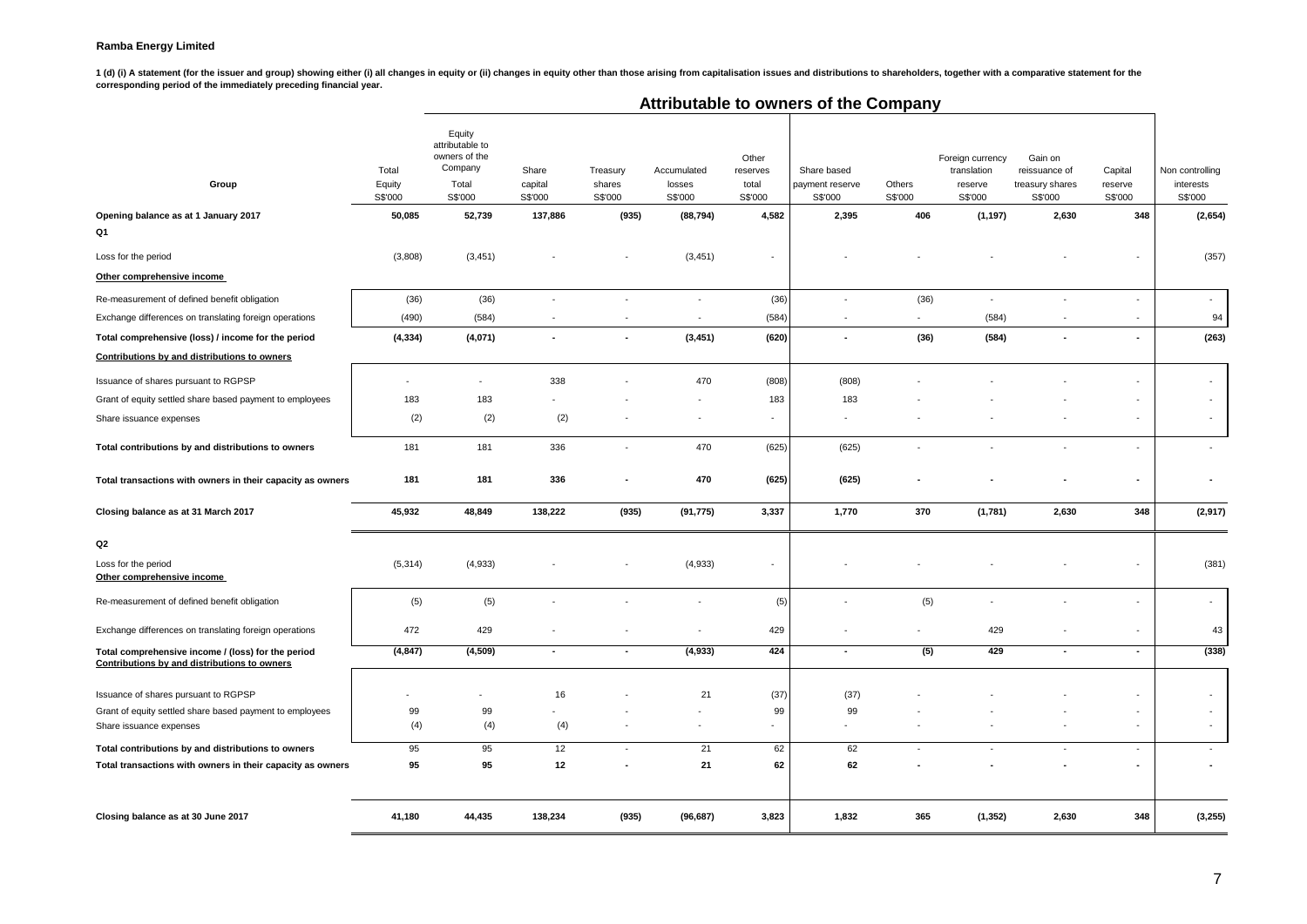1 (d) (i) A statement (for the issuer and group) showing either (i) all changes in equity or (ii) changes in equity other than those arising from capitalisation issues and distributions to shareholders, together with a com **corresponding period of the immediately preceding financial year.**

|                                                            |                              | Attributable to owners of the company                                     |                             |                               |                                  |                                       |                                           |                   |                                                       |                                                        |                               |                                         |
|------------------------------------------------------------|------------------------------|---------------------------------------------------------------------------|-----------------------------|-------------------------------|----------------------------------|---------------------------------------|-------------------------------------------|-------------------|-------------------------------------------------------|--------------------------------------------------------|-------------------------------|-----------------------------------------|
| Group                                                      | Total<br>Equity<br>S\$'000   | Equity<br>attributable to<br>owners of the<br>Company<br>Total<br>S\$'000 | Share<br>capital<br>S\$'000 | Treasury<br>shares<br>S\$'000 | Accumulated<br>losses<br>S\$'000 | Other<br>reserves<br>total<br>S\$'000 | Share based<br>payment reserve<br>S\$'000 | Others<br>S\$'000 | Foreign currency<br>translation<br>reserve<br>S\$'000 | Gain on<br>reissuance of<br>treasury shares<br>S\$'000 | Capital<br>reserve<br>S\$'000 | Non controlling<br>interests<br>S\$'000 |
| Opening balance as at 1 July 2017                          | 41,180                       | 44,435                                                                    | 138,234                     | (935)                         | (96, 687)                        | 3,823                                 | 1,832                                     | 365               | (1, 352)                                              | 2,630                                                  | 348                           | (3,255)                                 |
| Q3                                                         |                              |                                                                           |                             |                               |                                  |                                       |                                           |                   |                                                       |                                                        |                               |                                         |
| Loss for the period                                        | (4, 244)                     | (3,898)                                                                   |                             |                               | (3,898)                          | $\sim$                                |                                           |                   |                                                       |                                                        |                               | (346)                                   |
| Other comprehensive income                                 |                              |                                                                           |                             |                               |                                  |                                       |                                           |                   |                                                       |                                                        |                               |                                         |
| Re-measurement of defined benefit obligation               | (7)                          | (7)                                                                       |                             |                               |                                  | (7)                                   |                                           | (7)               |                                                       |                                                        | $\sim$                        | $\sim$                                  |
| Exchange differences on translating foreign operations     | 503                          | 457                                                                       | $\overline{\phantom{a}}$    |                               |                                  | 457                                   | $\overline{\phantom{a}}$                  |                   | 457                                                   |                                                        | $\overline{\phantom{a}}$      | 46                                      |
| Total comprehensive (loss) / income for the period         | (3,748)                      | (3, 448)                                                                  | $\blacksquare$              | $\blacksquare$                | (3,898)                          | 450                                   |                                           | (7)               | 457                                                   | $\blacksquare$                                         | $\blacksquare$                | (300)                                   |
| Contributions by and distributions to owners               |                              |                                                                           |                             |                               |                                  |                                       |                                           |                   |                                                       |                                                        |                               |                                         |
| Issuance of shares pursuant to RGPSP                       |                              |                                                                           |                             |                               |                                  |                                       |                                           |                   |                                                       |                                                        | $\overline{\phantom{a}}$      | $\sim$                                  |
| Grant of equity settled share based payment to employees   | 88                           | 88                                                                        |                             |                               |                                  | 88                                    | 88                                        |                   |                                                       |                                                        | $\overline{\phantom{a}}$      | $\sim$                                  |
| Issuance of shares pursuant to Rights cum Warrants         | $\qquad \qquad \blacksquare$ |                                                                           |                             |                               |                                  | $\sim$                                |                                           |                   |                                                       |                                                        | $\overline{\phantom{a}}$      | $\sim$                                  |
| Share issuance expenses                                    | (2)                          | (2)                                                                       | (2)                         |                               |                                  | $\sim$                                |                                           |                   |                                                       |                                                        | $\overline{\phantom{a}}$      | $\sim$                                  |
| Total contributions by and distributions to owners         | 86                           | 86                                                                        | (2)                         |                               |                                  | 88                                    | 88                                        |                   |                                                       |                                                        | $\sim$                        |                                         |
| Total transactions with owners in their capacity as owners | 86                           | 86                                                                        | (2)                         |                               |                                  | 88                                    | 88                                        |                   |                                                       |                                                        | $\blacksquare$                |                                         |
| Closing balance as at 30 September 2017                    | 37,518                       | 41,073                                                                    | 138,232                     | (935)                         | (100, 585)                       | 4,361                                 | 1,920                                     | 358               | (895)                                                 | 2,630                                                  | 348                           | (3, 555)                                |

### **Attributable to owners of the Company**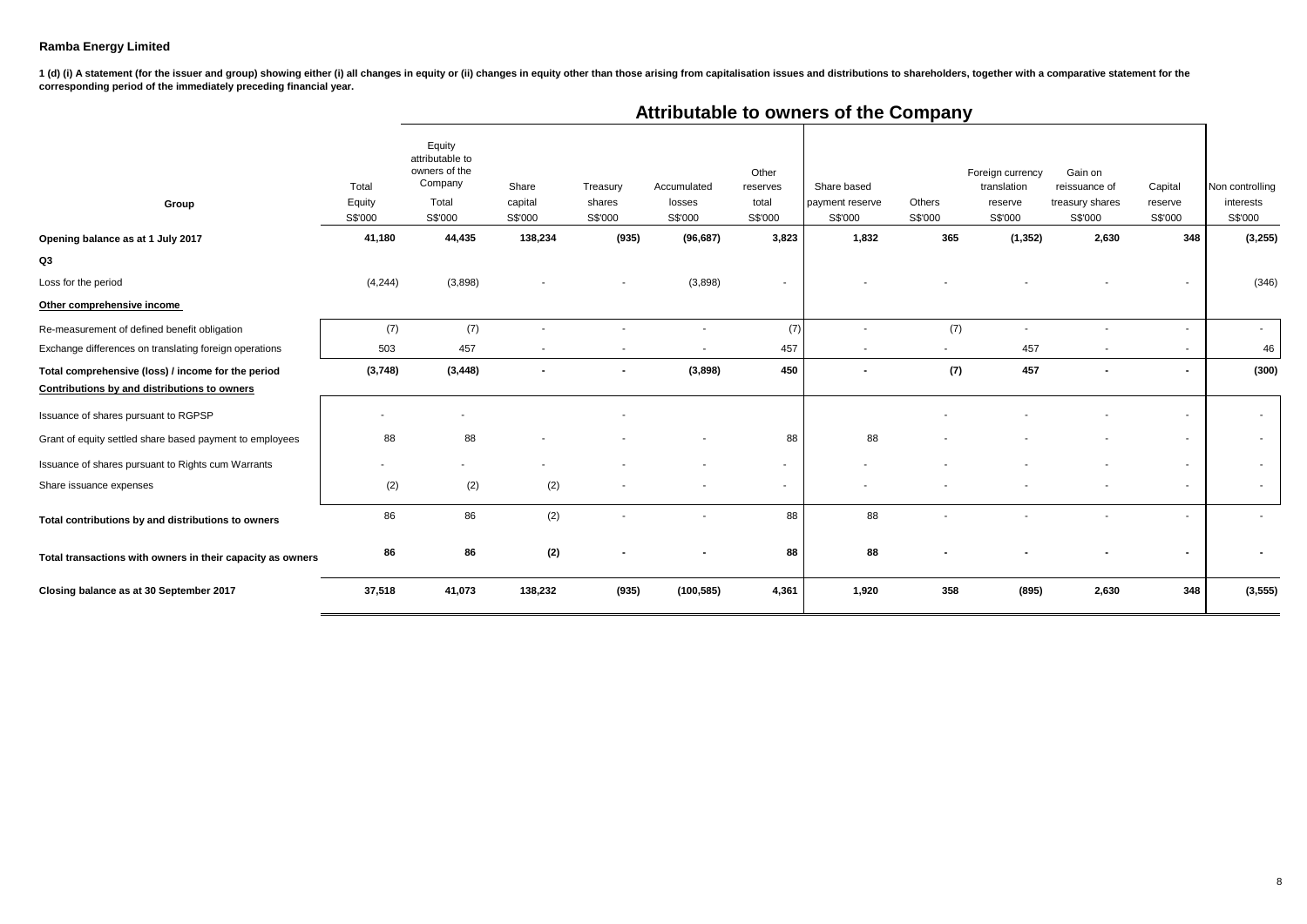1 (d) (i) A statement (for the issuer and group) showing either (i) all changes in equity or (ii) changes in equity other than those arising from capitalisation issues and distributions to shareholders, together with a com

|                                                            |                            |                                                                           |                             |                               |                                  | Attributable to owners of the Company |                                           |                          |                                                       |                                                        |                               |                                         |
|------------------------------------------------------------|----------------------------|---------------------------------------------------------------------------|-----------------------------|-------------------------------|----------------------------------|---------------------------------------|-------------------------------------------|--------------------------|-------------------------------------------------------|--------------------------------------------------------|-------------------------------|-----------------------------------------|
| Group                                                      | Total<br>Equity<br>S\$'000 | Equity<br>attributable to<br>owners of the<br>Company<br>Total<br>S\$'000 | Share<br>capital<br>S\$'000 | Treasury<br>shares<br>S\$'000 | Accumulated<br>losses<br>S\$'000 | Other<br>reserves<br>total<br>S\$'000 | Share based<br>payment reserve<br>S\$'000 | Others<br>S\$'000        | Foreign currency<br>translation<br>reserve<br>S\$'000 | Gain on<br>reissuance of<br>treasury shares<br>S\$'000 | Capital<br>reserve<br>S\$'000 | Non controlling<br>interests<br>S\$'000 |
| Opening balance as at 1 January 2016                       | 65,478                     | 67,209                                                                    | 123,601                     | (935)                         | (65, 574)                        | 10,117                                | 3,961                                     | 175                      | 3,003                                                 | 2,630                                                  | 348                           | (1,731)                                 |
| Q1                                                         |                            |                                                                           |                             |                               |                                  |                                       |                                           |                          |                                                       |                                                        |                               |                                         |
| Loss for the period                                        | (8, 855)                   | (8, 854)                                                                  |                             |                               | (8, 854)                         |                                       |                                           |                          |                                                       |                                                        |                               | (1)                                     |
| Other comprehensive income                                 |                            |                                                                           |                             |                               |                                  |                                       |                                           |                          |                                                       |                                                        |                               |                                         |
| Re-measurement of defined benefit obligation               | 77                         | $77\,$                                                                    | $\overline{\phantom{a}}$    | $\blacksquare$                | $\overline{\phantom{a}}$         | 77                                    | $\blacksquare$                            | 77                       | $\overline{\phantom{a}}$                              | $\overline{\phantom{a}}$                               | $\blacksquare$                | $\overline{\phantom{a}}$                |
| Exchange differences on translating foreign operations     | (2,027)                    | (2, 103)                                                                  | $\overline{\phantom{a}}$    | $\overline{\phantom{a}}$      | $\overline{\phantom{a}}$         | (2, 103)                              | $\overline{\phantom{a}}$                  | $\overline{\phantom{a}}$ | (2, 103)                                              | $\overline{\phantom{a}}$                               | $\overline{\phantom{a}}$      | 76                                      |
| Total comprehensive income / (loss) for the period         | (10, 805)                  | (10, 880)                                                                 | $\sim$                      | $\blacksquare$                | (8, 854)                         | (2,026)                               | $\blacksquare$                            | 77                       | (2, 103)                                              | ä,                                                     |                               | 75                                      |
| Contributions by and distributions to owners               |                            |                                                                           |                             |                               |                                  |                                       |                                           |                          |                                                       |                                                        |                               |                                         |
| Issuance of shares pursuant to RGPSP                       | 2,050                      | 2,050                                                                     | 2,635                       |                               | 908                              | (1, 493)                              | (1, 493)                                  |                          |                                                       |                                                        |                               | $\overline{\phantom{a}}$                |
| Grant of equity settled share based payment to employees   | 442                        | 442                                                                       |                             |                               |                                  | 442                                   | 442                                       |                          |                                                       |                                                        |                               | $\blacksquare$                          |
| Share issuance expenses                                    | (10)                       | (10)                                                                      | (10)                        |                               | $\overline{\phantom{a}}$         | $\overline{\phantom{a}}$              |                                           |                          |                                                       |                                                        |                               | $\sim$                                  |
| Total contributions by and distributions to owners         | 2,482                      | 2,482                                                                     | 2,625                       |                               | 908                              | (1,051)                               | (1,051)                                   |                          |                                                       |                                                        |                               | $\overline{a}$                          |
| Total transactions with owners in their capacity as owners | 2,482                      | 2,482                                                                     | 2,625                       |                               | 908                              | (1,051)                               | (1,051)                                   |                          |                                                       |                                                        |                               |                                         |
| Closing balance as at 31 March 2016                        | 57,155                     | 58,811                                                                    | 126,226                     | (935)                         | (73, 520)                        | 7,040                                 | 2,910                                     | 252                      | 900                                                   | 2,630                                                  | 348                           | (1,656)                                 |
| Q2<br>Loss for the period<br>Other comprehensive income    | (4, 754)                   | (4,592)                                                                   |                             |                               | (4, 592)                         |                                       |                                           |                          |                                                       |                                                        |                               | (162)                                   |
| Exchange differences on translating foreign operations     | 140                        | 132                                                                       | $\overline{\phantom{a}}$    | $\overline{\phantom{a}}$      | $\overline{\phantom{a}}$         | 132                                   | $\overline{\phantom{a}}$                  | $\sim$                   | 132                                                   | $\overline{\phantom{a}}$                               | $\overline{\phantom{a}}$      | 8                                       |
| Total comprehensive income / (loss) for the period         | (4, 614)                   | (4, 460)                                                                  | $\blacksquare$              | $\overline{\phantom{a}}$      | (4, 592)                         | 132                                   | $\blacksquare$                            | $\overline{\phantom{a}}$ | 132                                                   | $\blacksquare$                                         | $\blacksquare$                | (154)                                   |
| Contributions by and distributions to owners               |                            |                                                                           |                             |                               |                                  |                                       |                                           |                          |                                                       |                                                        |                               |                                         |
| Issuance of shares pursuant to RGPSP                       | $\overline{\phantom{a}}$   |                                                                           | 420                         |                               | 222                              | (642)                                 | (642)                                     |                          |                                                       |                                                        |                               |                                         |
| Grant of equity settled share based payment to employees   | 851                        | 851                                                                       |                             |                               | $\blacksquare$                   | 851                                   | 851                                       |                          |                                                       |                                                        |                               |                                         |
| Options lapsed                                             |                            |                                                                           |                             |                               | 470                              | (470)                                 | (470)                                     |                          |                                                       |                                                        |                               |                                         |
| Share issuance expenses                                    | (2)                        | (2)                                                                       | (2)                         |                               |                                  | $\overline{\phantom{a}}$              |                                           |                          |                                                       |                                                        |                               | $\overline{\phantom{a}}$                |
| Total contributions by and distributions to owners         | 849                        | 849                                                                       | 418                         | $\sim$                        | 692                              | (261)                                 | (261)                                     | $\overline{a}$           |                                                       | $\blacksquare$                                         | $\mathbf{r}$                  |                                         |
| Total transactions with owners in their capacity as owners | 849                        | 849                                                                       | 418                         |                               | 692                              | (261)                                 | (261)                                     |                          |                                                       |                                                        | $\sim$                        |                                         |
| Closing balance as at 30 June 2016                         | 53,390                     | 55,200                                                                    | 126,644                     | (935)                         | (77, 420)                        | 6,911                                 | 2,649                                     | 252                      | 1,032                                                 | 2,630                                                  | 348                           | (1, 810)                                |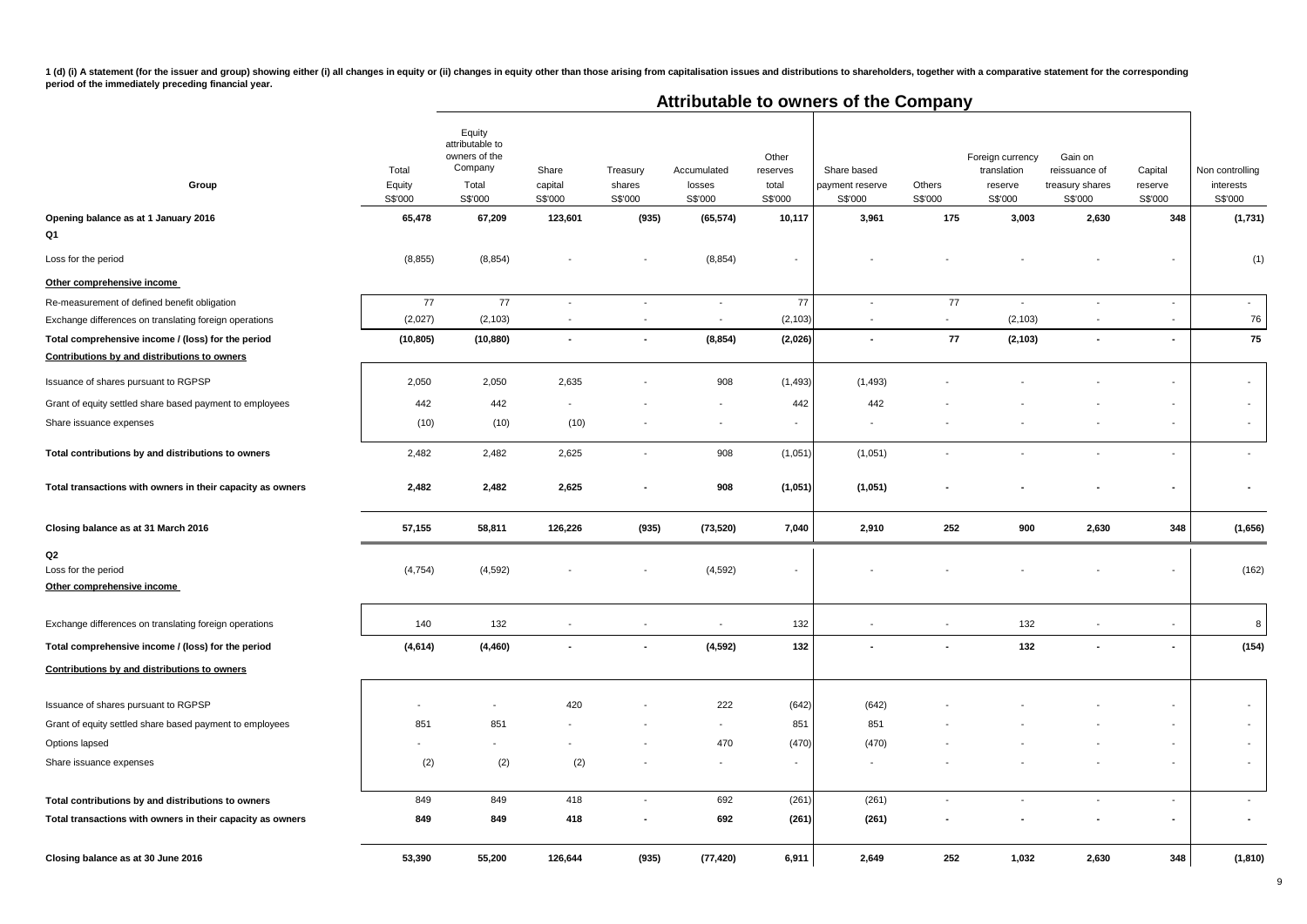1 (d) (i) A statement (for the issuer and group) showing either (i) all changes in equity or (ii) changes in equity other than those arising from capitalisation issues and distributions to shareholders, together with a com **the corresponding period of the immediately preceding financial year.**

|                                                               |                            | Attributable to owners of the company                                     |                             |                               |                                  |                                       |                                           |                   |                                                       |                                                        |                               |                                         |
|---------------------------------------------------------------|----------------------------|---------------------------------------------------------------------------|-----------------------------|-------------------------------|----------------------------------|---------------------------------------|-------------------------------------------|-------------------|-------------------------------------------------------|--------------------------------------------------------|-------------------------------|-----------------------------------------|
| Group                                                         | Total<br>Equity<br>S\$'000 | Equity<br>attributable to<br>owners of the<br>Company<br>Total<br>S\$'000 | Share<br>capital<br>S\$'000 | Treasury<br>shares<br>S\$'000 | Accumulated<br>losses<br>S\$'000 | Other<br>reserves<br>total<br>S\$'000 | Share based<br>payment reserve<br>S\$'000 | Others<br>S\$'000 | Foreign currency<br>translation<br>reserve<br>S\$'000 | Gain on<br>reissuance of<br>treasury shares<br>S\$'000 | Capital<br>reserve<br>S\$'000 | Non controlling<br>interests<br>S\$'000 |
| Opening balance as at 1 July 2016                             | 53,390                     | 55,200                                                                    | 126,644                     | (935)                         | (77, 420)                        | 6,911                                 | 2,649                                     | 252               | 1,032                                                 | 2,630                                                  | 348                           | (1, 810)                                |
| Q3                                                            |                            |                                                                           |                             |                               |                                  |                                       |                                           |                   |                                                       |                                                        |                               |                                         |
| Loss for the period                                           | (3,867)                    | (3,666)                                                                   |                             |                               | (3,666)                          |                                       |                                           |                   |                                                       |                                                        |                               | (201)                                   |
| Other comprehensive income                                    |                            |                                                                           |                             |                               |                                  |                                       |                                           |                   |                                                       |                                                        |                               |                                         |
| Re-measurement of defined benefit obligation                  | $\overline{4}$             | $\Delta$                                                                  |                             |                               | $\overline{\phantom{a}}$         |                                       |                                           | $\overline{4}$    |                                                       |                                                        | $\overline{\phantom{a}}$      | $\sim$                                  |
| Exchange differences on translating foreign operations        | 345                        | 373                                                                       |                             |                               |                                  | 373                                   |                                           |                   | 373                                                   |                                                        | $\blacksquare$                | (28)                                    |
| Total comprehensive (loss) / income for the period            | (3, 518)                   | (3,289)                                                                   |                             |                               | (3,666)                          | 377                                   |                                           | $\overline{4}$    | 373                                                   |                                                        | $\blacksquare$                | (229)                                   |
| Contributions by and distributions to owners                  |                            |                                                                           |                             |                               |                                  |                                       |                                           |                   |                                                       |                                                        |                               |                                         |
| Issuance of shares pursuant to RGPSP                          |                            |                                                                           | 390                         |                               | 139                              | (529)                                 | (529)                                     |                   |                                                       |                                                        |                               | $\sim$                                  |
| Grant of equity settled share based payment to employees      | 403                        | 403                                                                       |                             |                               | $\overline{\phantom{a}}$         | 403                                   | 403                                       |                   |                                                       |                                                        |                               | $\sim$                                  |
| Issuance of shares pursuant to Rights cum Warrants            | 10,724                     | 10,724                                                                    | 10,724                      |                               | ٠                                | ٠                                     |                                           |                   |                                                       |                                                        | $\overline{\phantom{a}}$      | $\sim$                                  |
| Share issuance expenses                                       | (4)                        | (4)                                                                       | (4)                         |                               |                                  | $\overline{\phantom{a}}$              |                                           |                   |                                                       |                                                        |                               | ٠                                       |
| Total contributions by and distributions to owners            | 11,123                     | 11,123                                                                    | 11,110                      | $\overline{\phantom{a}}$      | 139                              | (126)                                 | (126)                                     |                   |                                                       |                                                        | $\overline{\phantom{a}}$      |                                         |
| Total transactions with owners in their capacity as<br>owners | 11,123                     | 11,123                                                                    | 11,110                      |                               | 139                              | (126)                                 | (126)                                     |                   |                                                       |                                                        |                               |                                         |
| Closing balance as at 30 September 2016                       | 60,995                     | 63,034                                                                    | 137,754                     | (935)                         | (80, 947)                        | 7,162                                 | 2,523                                     | 256               | 1,405                                                 | 2,630                                                  | 348                           | (2,039)                                 |

### **Attributable to owners of the Company**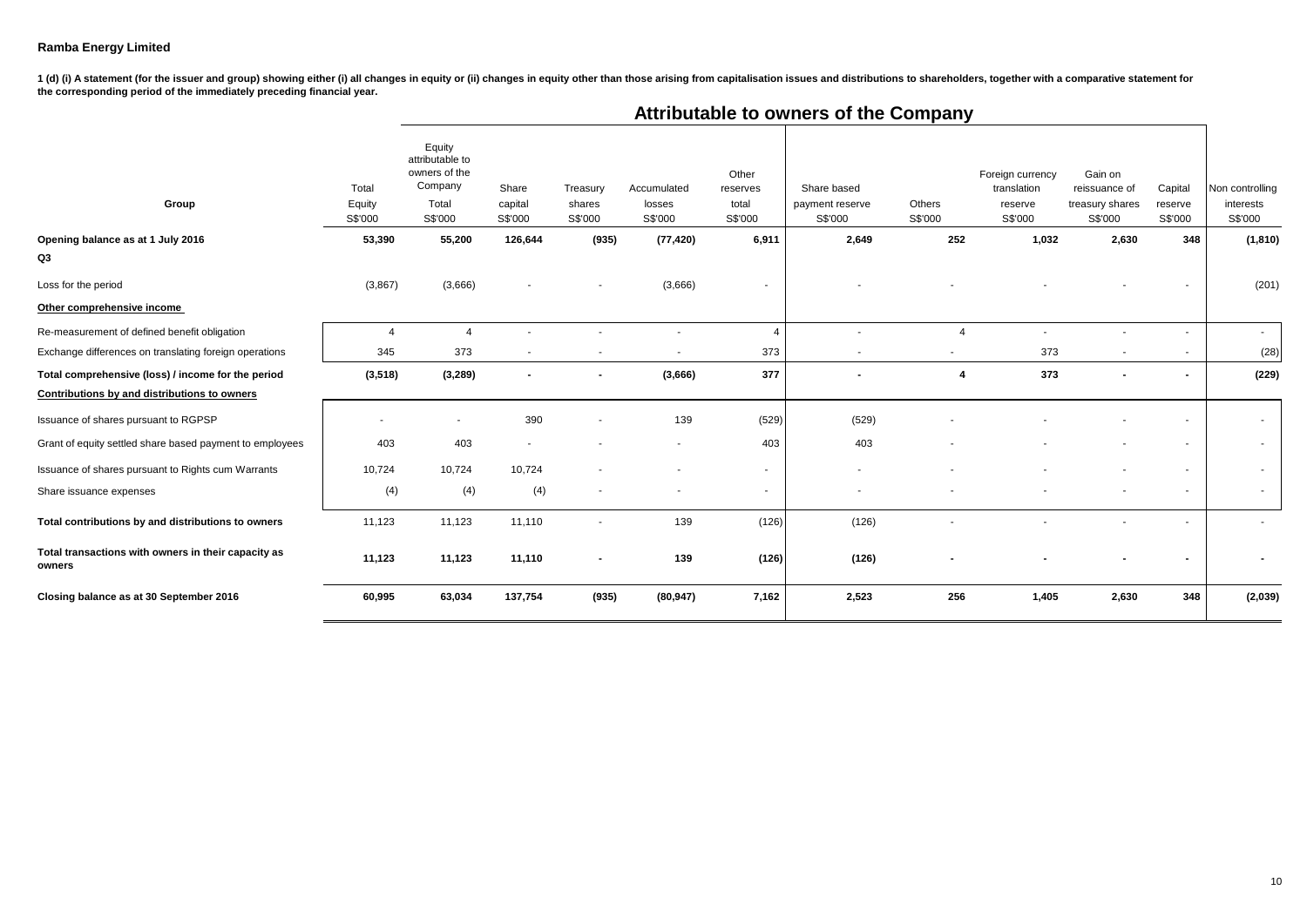|                                                            |         |                |                |             | Other          |                 | Gain on                      |
|------------------------------------------------------------|---------|----------------|----------------|-------------|----------------|-----------------|------------------------------|
|                                                            | Equity  | Share          | Treasury       | Accumulated | reserve        | Share based     | reissuance of                |
| Company                                                    | total   | capital        | shares         | losses      | total          | payment reserve | treasury shares              |
|                                                            | S\$'000 | S\$'000        | S\$'000        | S\$'000     | S\$'000        | S\$'000         | S\$'000                      |
|                                                            |         |                |                |             |                |                 |                              |
| Opening balance as at 1 January 2017                       | 101,893 | 137,886        | (935)          | (40, 083)   | 5,025          | 2,395           | 2,630                        |
| Q <sub>1</sub>                                             |         |                |                |             |                |                 |                              |
| Loss for the period                                        | (2,045) | $\omega$       | $\sim$         | (2,045)     | $\blacksquare$ | $\mathbf{r}$    | ÷,                           |
| Total comprehensive loss for the period                    | (2,045) | $\blacksquare$ | $\blacksquare$ | (2,045)     | $\blacksquare$ | $\blacksquare$  | $\blacksquare$               |
| Contributions by and distributions to owners               |         |                |                |             |                |                 |                              |
| Issuance of shares pursuant to RGPSP                       | (158)   | 338            |                | 312         | (808)          | (808)           |                              |
| Grant of equity settled share based payment to employees   | 183     |                |                |             | 183            | 183             |                              |
| Share issuance expenses                                    | (2)     | (2)            |                |             | $\blacksquare$ |                 | $\blacksquare$               |
| Total transactions with owners in their capacity as owners | 23      | 336            |                | 312         | (625)          | (625)           | $\blacksquare$               |
| Balance as at 31 March 2017                                | 99,871  | 138,222        | (935)          | (41, 816)   | 4,400          | 1,770           | 2,630                        |
| Q2                                                         |         |                |                |             |                |                 |                              |
| Loss for the period                                        | (1,626) | $\blacksquare$ | $\overline{a}$ | (1,626)     | $\overline{a}$ | $\blacksquare$  | $\qquad \qquad \blacksquare$ |
| Total comprehensive loss for the period                    | (1,626) |                | $\blacksquare$ | (1,626)     | $\blacksquare$ |                 |                              |
| Contributions by and distributions to owners               |         |                |                |             |                |                 |                              |
|                                                            |         |                |                |             |                |                 |                              |
| Issuance of shares pursuant to RGPSP                       | (4)     | 16             |                | 21          | (41)           | (41)            |                              |
| Grant of equity settled share based payment to employees   | 103     |                |                |             | 103            | 103             |                              |
| Share issuance expenses                                    | (4)     | (4)            |                |             | $\blacksquare$ |                 | ۰                            |
| Total transactions with owners in their capacity as owners | 95      | 12             |                | 21          | 62             | 62              |                              |
|                                                            |         |                |                |             |                |                 |                              |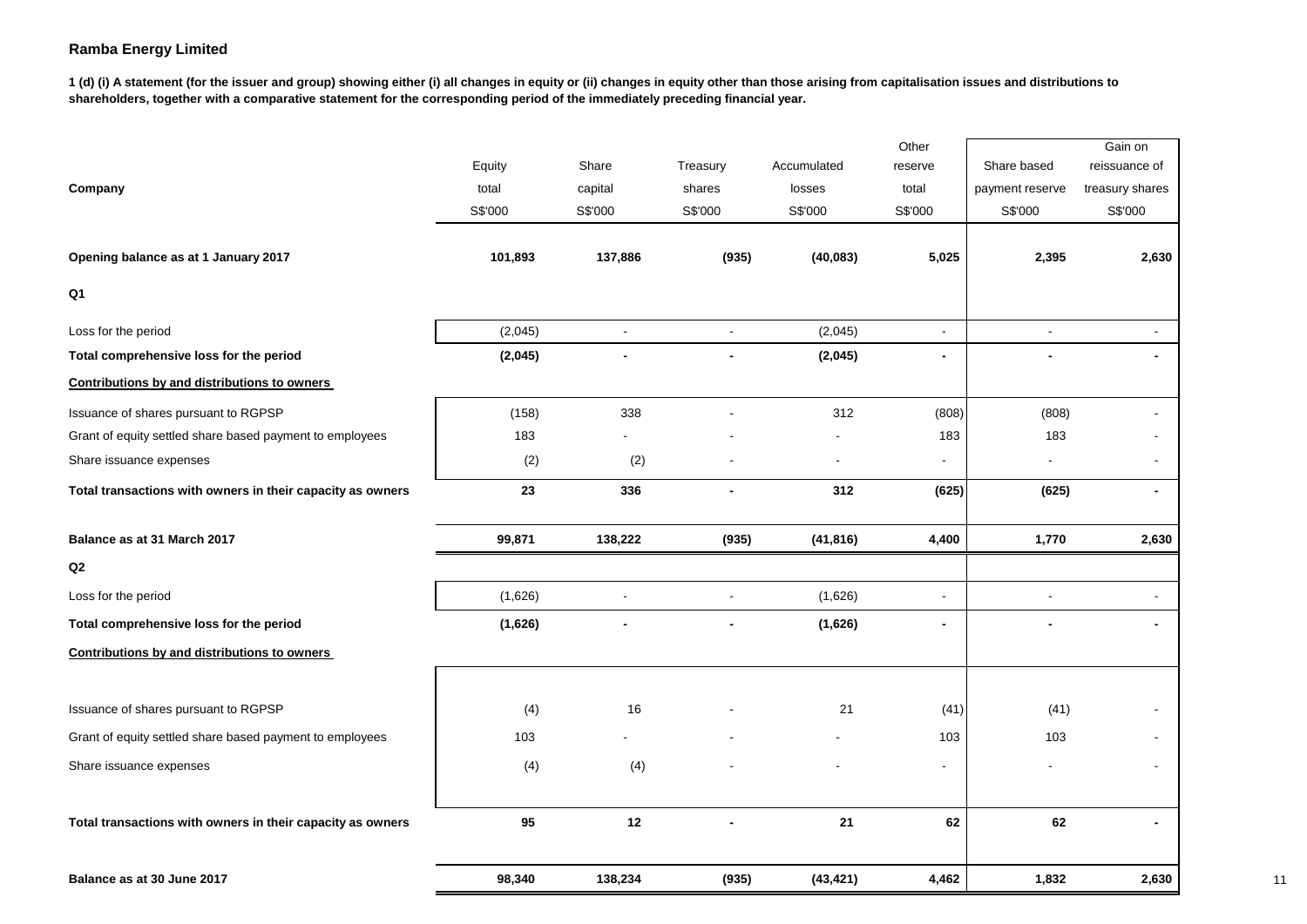|                                                            |          |         |                          |                          | Other                    |                 |                                  |
|------------------------------------------------------------|----------|---------|--------------------------|--------------------------|--------------------------|-----------------|----------------------------------|
|                                                            | Equity   | Share   | Treasury                 | Accumulated              | reserve                  | Share based     | Gain on                          |
| Company                                                    | total    | capital | shares                   | losses                   | total                    | payment reserve | reissuance of<br>treasury shares |
|                                                            | S\$'000  | S\$'000 | S\$'000                  | S\$'000                  | S\$'000                  | S\$'000         | S\$'000                          |
|                                                            |          |         |                          |                          |                          |                 |                                  |
| Opening balance as at 1 July 2017                          | 98,340   | 138,234 | (935)                    | (43, 421)                | 4,462                    | 1,832           | 2,630                            |
| Q <sub>3</sub>                                             |          |         |                          |                          |                          |                 |                                  |
| Loss for the period                                        | (1, 243) |         |                          | (1, 243)                 | $\overline{\phantom{a}}$ |                 |                                  |
| Total comprehensive loss for the period                    | (1, 243) |         |                          | (1, 243)                 |                          |                 |                                  |
| Contributions by and distributions to owners               |          |         |                          |                          |                          |                 |                                  |
| Issuance of shares pursuant to RGPSP                       |          |         |                          |                          | $\sim$                   |                 | ٠                                |
| Grant of equity settled share based payment to employees   | 88       |         |                          |                          | 88                       | 88              |                                  |
| Issuance of shares pursuant to Rights cum Warrants         |          |         | $\overline{\phantom{a}}$ | $\overline{\phantom{a}}$ | $\sim$                   |                 | $\overline{\phantom{a}}$         |
| Share issuance expenses                                    | (2)      | (2)     | $\overline{\phantom{0}}$ | $\overline{\phantom{a}}$ | $\sim$                   |                 | ٠                                |
| Total transactions with owners in their capacity as owners | 86       | (2)     |                          | $\blacksquare$           | 88                       | 88              | ۰.                               |
|                                                            |          |         |                          |                          |                          |                 |                                  |
| Balance as at 30 September 2017                            | 97,183   | 138,232 | (935)                    | (44, 664)                | 4,550                    | 1,920           | 2,630                            |
|                                                            |          |         |                          |                          |                          |                 |                                  |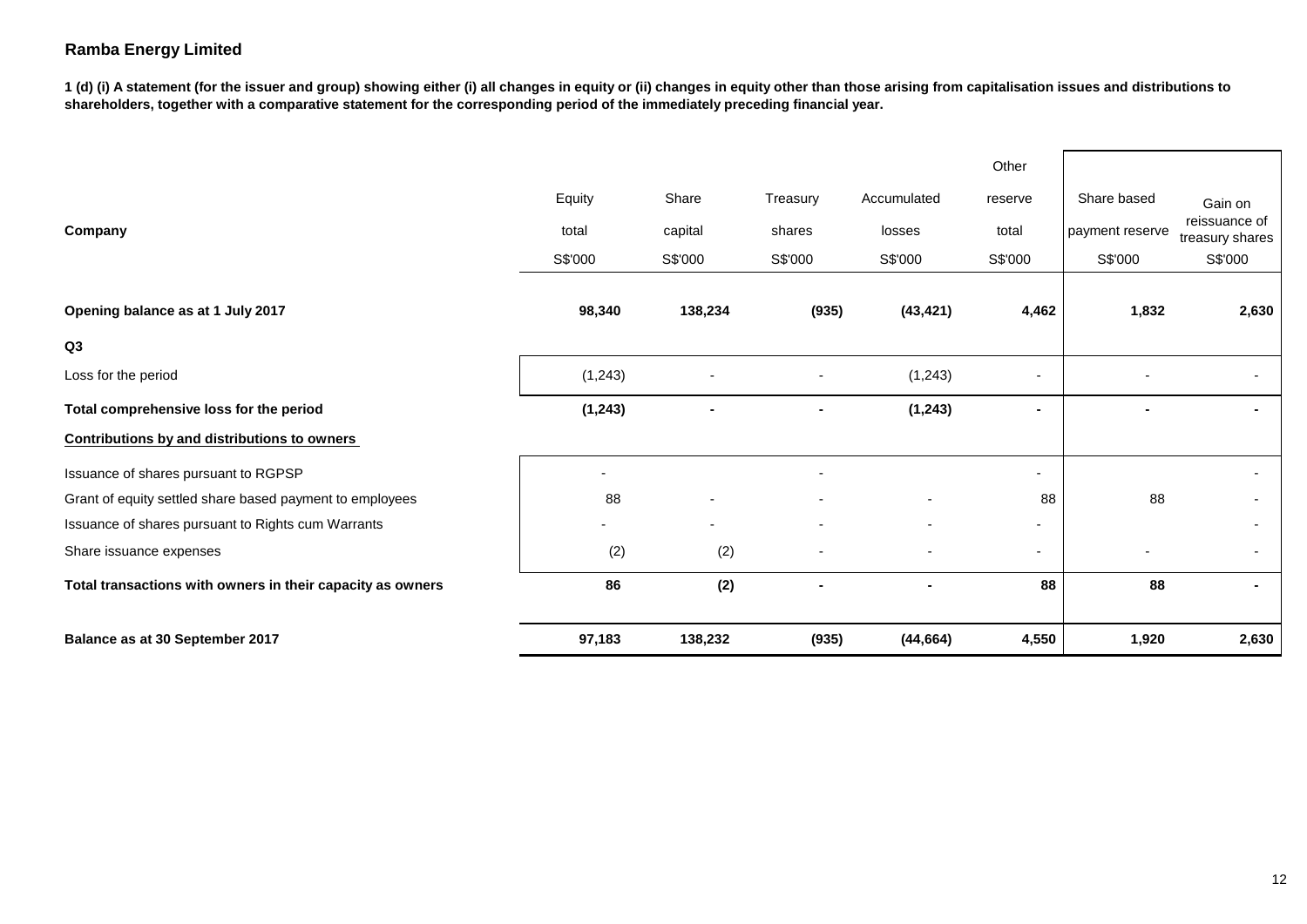|                                                            |          |              |                |             | Other          |                 | Gain on                  |
|------------------------------------------------------------|----------|--------------|----------------|-------------|----------------|-----------------|--------------------------|
|                                                            | Equity   | Share        | Treasury       | Accumulated | reserve        | Share based     | reissuance of            |
| Company                                                    | total    | capital      | shares         | losses      | total          | payment reserve | treasury shares          |
|                                                            | S\$'000  | S\$'000      | S\$'000        | S\$'000     | S\$'000        | S\$'000         | S\$'000                  |
| Opening balance as at 1 January 2016                       | 94,644   | 123,601      | (935)          | (34, 613)   | 6,591          | 3,961           | 2,630                    |
| Q1                                                         |          |              |                |             |                |                 |                          |
| Loss for the period                                        | (4, 290) | $\mathbf{r}$ | $\blacksquare$ | (4,290)     | $\blacksquare$ | $\blacksquare$  | $\blacksquare$           |
| Total comprehensive income for the period                  | (4, 290) |              | $\blacksquare$ | (4, 290)    | $\blacksquare$ | $\blacksquare$  | $\overline{\phantom{0}}$ |
| Contributions by and distributions to owners               |          |              |                |             |                |                 |                          |
| Issuance of shares pursuant to RGPSP/RGSOS                 | 1,761    | 2,635        |                | 619         | (1, 493)       | (1, 493)        |                          |
| Grant of equity settled share based payment to employees   | 442      |              |                |             | 442            | 442             |                          |
| Share issuance expenses                                    | (10)     | (10)         |                |             | $\sim$         | $\blacksquare$  | $\blacksquare$           |
| Total transactions with owners in their capacity as owners | 2,193    | 2,625        | $\blacksquare$ | 619         | (1,051)        | (1,051)         | $\blacksquare$           |
| Closing balance as at 31 March 2016                        | 92,547   | 126,226      | (935)          | (38, 284)   | 5,540          | 2,910           | 2,630                    |
| $\mathsf{Q2}$                                              |          |              |                |             |                |                 |                          |
| Loss for the period                                        | (1,700)  |              | $\overline{a}$ | (1,700)     | $\sim$         | $\blacksquare$  | $\sim$                   |
| Total comprehensive loss for the period                    | (1,700)  |              |                | (1,700)     | $\blacksquare$ |                 | $\blacksquare$           |
| Contributions by and distributions to owners               |          |              |                |             |                |                 |                          |
| Issuance of shares pursuant to RGPSP                       | (18)     | 420          |                | 204         | (642)          | (642)           |                          |
| Grant of equity settled share based payment to employees   | 851      |              |                |             | 851            | 851             |                          |
| Share issuance expenses                                    | (2)      | (2)          |                |             |                | $\blacksquare$  |                          |
| Options lapsed                                             |          |              |                | 470         | (470)          | (470)           |                          |
| Total transactions with owners in their capacity as owners | 831      | 418          |                | 674         | (261)          | (261)           |                          |
| Balance as at 30 June 2016                                 | 91,678   | 126,644      | (935)          | (39, 310)   | 5,279          | 2,649           | 2,630                    |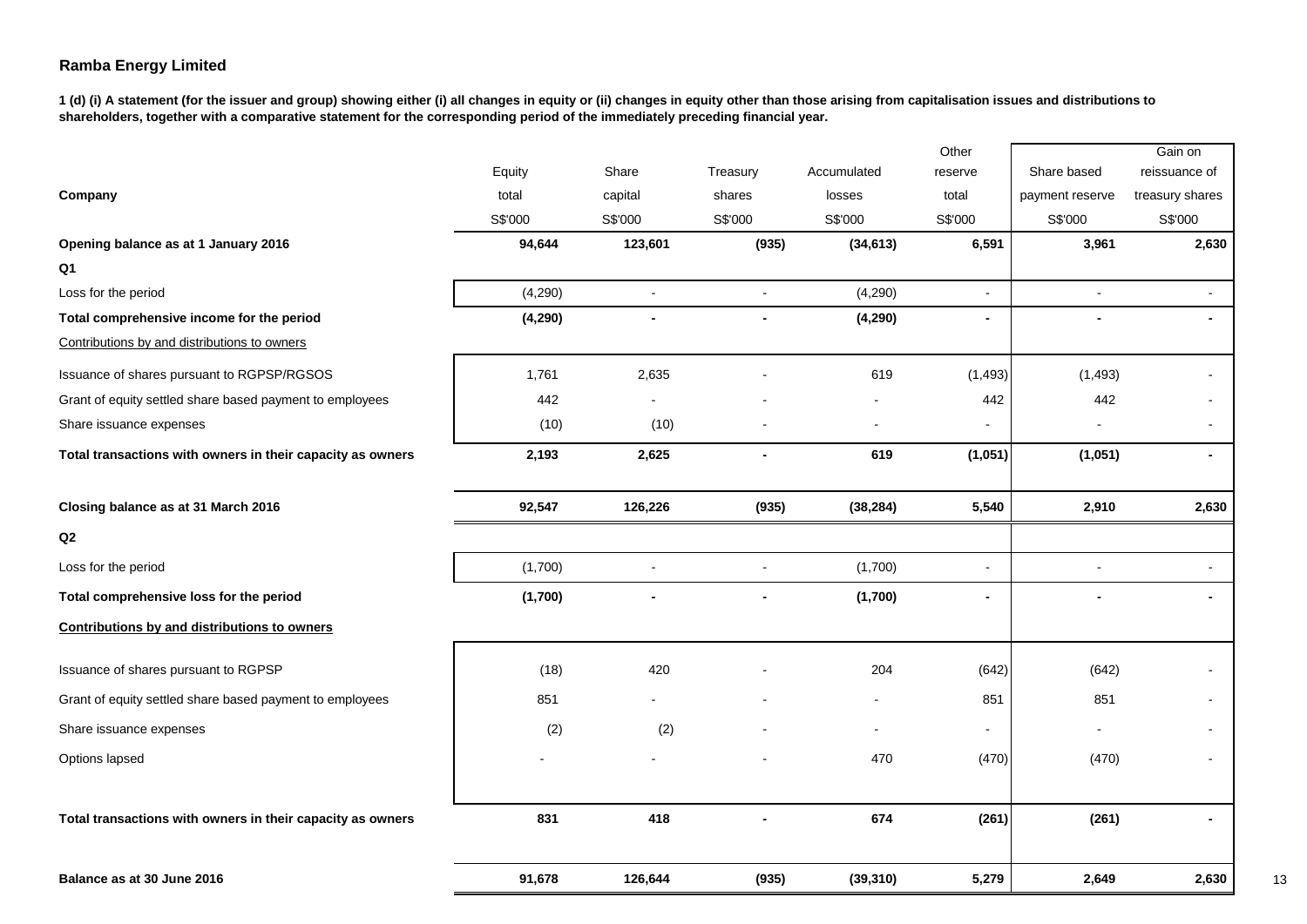| Company                                                    | Equity<br>total<br>S\$'000 | Share<br>capital<br>S\$'000 | Treasury<br>shares<br>S\$'000 | Accumulated<br>losses<br>S\$'000 | Other<br>reserve<br>total<br>S\$'000 | Share based<br>payment reserve<br>S\$'000 | Gain on<br>reissuance of<br>treasury shares<br>S\$'000 |
|------------------------------------------------------------|----------------------------|-----------------------------|-------------------------------|----------------------------------|--------------------------------------|-------------------------------------------|--------------------------------------------------------|
| Opening balance as at 1 July 2016                          | 91,678                     | 126,644                     | (935)                         | (39, 310)                        | 5,279                                | 2,649                                     | 2,630                                                  |
| Q3                                                         |                            |                             |                               |                                  |                                      |                                           |                                                        |
| Loss for the period                                        | (500)                      |                             |                               | (500)                            | $\overline{\phantom{a}}$             |                                           |                                                        |
| Total comprehensive loss for the period                    | (500)                      |                             |                               | (500)                            | $\blacksquare$                       |                                           |                                                        |
| Contributions by and distributions to owners               |                            |                             |                               |                                  |                                      |                                           |                                                        |
| Issuance of shares pursuant to RGPSP                       | (24)                       | 390                         |                               | 115                              | (529)                                | (529)                                     |                                                        |
| Grant of equity settled share based payment to employees   | 403                        | $\blacksquare$              |                               |                                  | 403                                  | 403                                       |                                                        |
| Issuance of shares pursuant to Rights cum Warrants         | 10,724                     | 10,724                      |                               |                                  | $\overline{\phantom{a}}$             |                                           | $\blacksquare$                                         |
| Share issuance expenses                                    | (4)                        | (4)                         |                               |                                  | $\blacksquare$                       |                                           | $\blacksquare$                                         |
| Total transactions with owners in their capacity as owners | 11,099                     | 11,110                      |                               | 115                              | (126)                                | (126)                                     | ۰                                                      |
| Balance as at 30 September 2016                            | 102,277                    | 137,754                     | (935)                         | (39, 695)                        | 5,153                                | 2,523                                     | 2,630                                                  |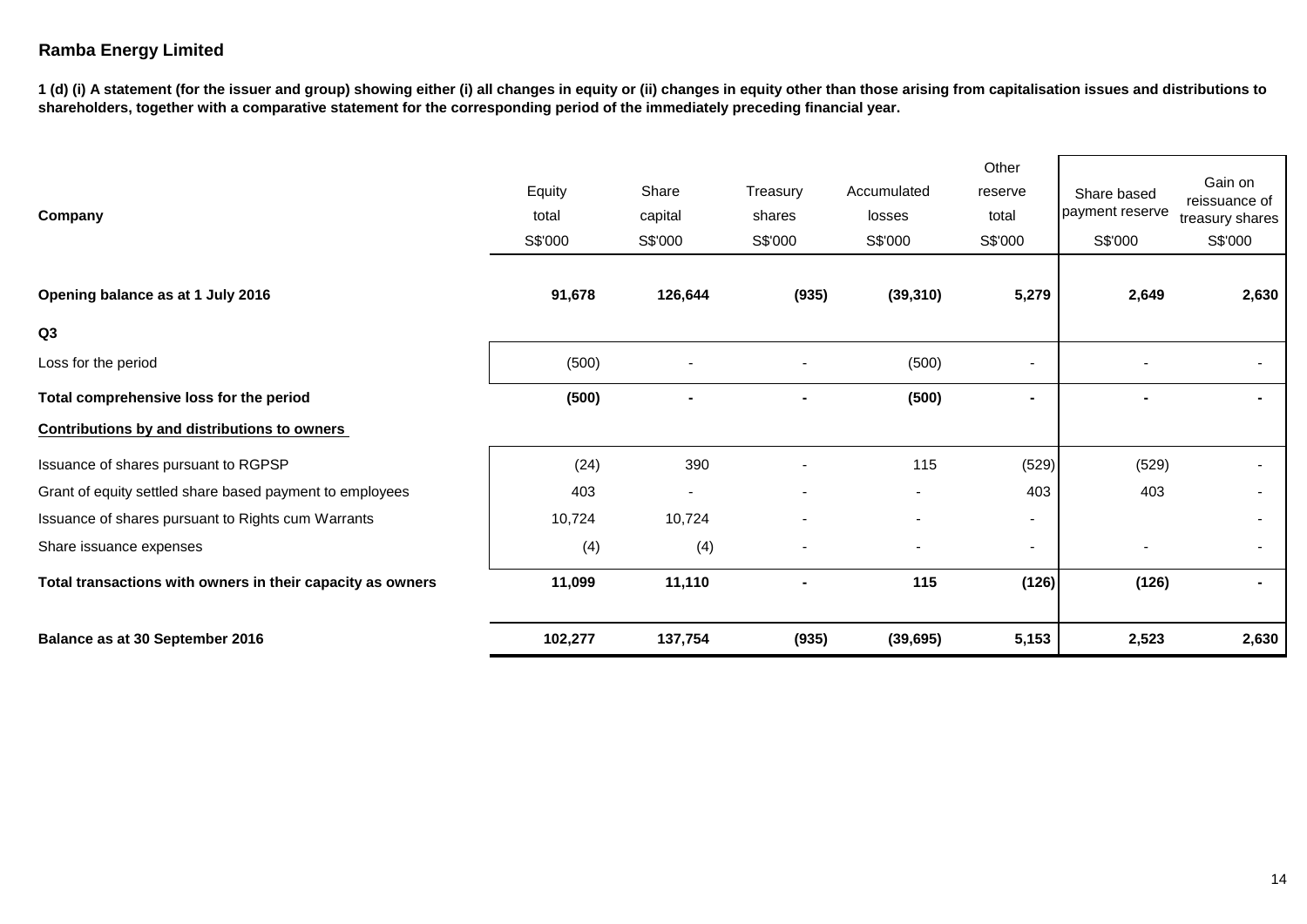**1 (d)(ii) Details of any changes in the company's share capital arising from rights issue, bonus issue, share buy-backs, exercise of share options or warrants, conversion of other issues of equity securities, issue of shares for cash or as consideration for acquisition or for any other purpose since the end of the previous period reported on. State also the number of shares that may be issued on conversion of all the outstanding convertibles as at the end of the current financial period reported on and as at the end of the corresponding period of the immediately preceding financial year.**

In Q1 2017, the Company issued 2,113,692 under Ramba Group Performance Share Plan by way of new shares.

|                                                                                                                        | As at       | As at       |
|------------------------------------------------------------------------------------------------------------------------|-------------|-------------|
|                                                                                                                        | 30 Sep 2017 | 31 Dec 2016 |
| The number of shares that may be issued on RGPSP and exercise<br>of share options outstanding at the end of the period | 12.692.464  | 14.986.429  |

Number of shares held as treasury shares against the total number of issued shares excluding treasury shares and subsidiary holdings of the issuer.

|                                  | 30 Sep 2017   | 30 Sep 2016   |
|----------------------------------|---------------|---------------|
|                                  | No. of Shares | No. of Shares |
| Treasury shares                  | 1,807,215     | 1,807,215     |
| Number of issued ordinary shares |               |               |
| (excluding treasury shares)      | 547,748,677   | 544,515,737   |
| Percentage (%)                   | 0.33%         | 0.33%         |

**1(d) (iii) To show the total number of issued shares excluding treasury shares as at the end of the current financial year end as at the end of the preceding year.**

|                                                                           | As at<br>30 Sep 2017 | As at<br>31 Dec 2016 |
|---------------------------------------------------------------------------|----------------------|----------------------|
|                                                                           |                      |                      |
| Total number of ordinary shares                                           | 127,379,250          | 127,379,250          |
| Treasury shares                                                           | (11, 148, 000)       | (11, 148, 000)       |
| Release of treasury shares for utilisation pursuant to share<br>placement | 9,340,785            | 9,340,785            |
| <b>Sub Total</b>                                                          | (1,807,215)          | (1,807,215)          |
| New issuance of shares                                                    | 382,253,669          | 382,253,669          |
| Share issuance under the Performance Share Plan & Option<br>Scheme        | 39,922,973           | 37,690,218           |
| Total number of ordinary shares after treasury shares                     | 547,748,677          | 545.515.922          |

**1(d) (iv) A statement showing all sales, transfers, cancellation and/or use of treasury shares as at the end of the current financial year reported on.**

| The movement of treasury shares is as follow:<br>As at 1 January 2017 | 1.807.215 |
|-----------------------------------------------------------------------|-----------|
| Re-issuance of treasury shares<br>As at 30 September 2017             | 1.807.215 |

- **1(d) (v) A statement showing all sales, transfers , cancellation and / or use of subsidiary holdings as at the end of the current financial period**  NA **reported on**
	-
	- **2 Whether the figures have been audited or reviewed and in accordance with which auditing standard or practice.**

The figures have not been audited nor reviewed.

- **3** Not applicable. **Where the figures have been audited or reviewed, the auditors' report (including any qualifications or emphasis of a matter)**
- **4 Whether the same accounting policies and methods of computation as in the issuer's most recently audited annual financial statements have been applied.**

The Group has applied the same accounting policies and methods of computation in the preparation of the financial statements for the current reporting period compared with those of the audited financial statements as at 31 December 2016.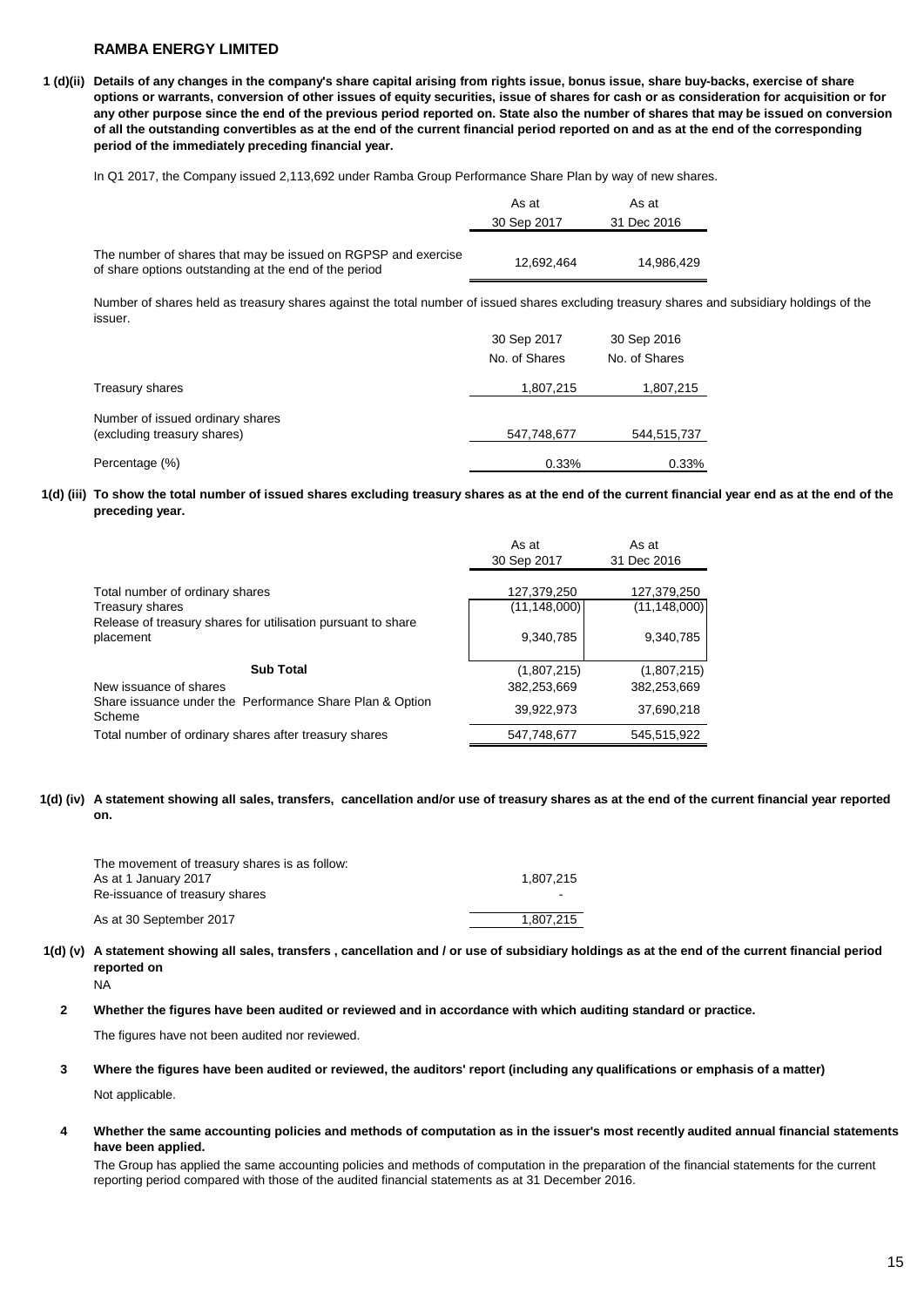**5 If there are any changes in the accounting policies and methods of computation, including any required by an accounting standard, what has changed, as well as the reasons for, and the effect of, the change.**

On 1 January 2017, the Group has adopted all the applicable new and revised Financial Reporting Standards ("FRS") and interpretations of Financial Reporting Standards ("INT FRS") promulgated by the Accounting Standards Council that are effective for annual period beginning on or after 1 January 2017. The adoption of the new accounting standards have no material effect on the financial results of the Group and Company.

**6 Earnings per ordinary share of the group for the current financial period reported on and the corresponding period of the immediately preceding financial year after deducting any provision for preference dividends.**

|                                                        |                | Group       | Group          |             |  |
|--------------------------------------------------------|----------------|-------------|----------------|-------------|--|
| Earning per share (EPS)                                | 3 months ended |             | 9 months ended |             |  |
|                                                        | 30 Sep 2017    | 30 Sep 2016 | 30 Sep 2017    | 30 Sep 2016 |  |
| Based on the weighted average number of shares (cents) |                |             |                |             |  |
| - net loss attributable to shareholders                | (0.71)         | (0.74)      | (2.24)         | (3.53)      |  |
| Weighted average number of shares                      | 547,748,677    | 496.280.257 | 547,289,395    | 485,093,357 |  |
| On a fully diluted basis                               |                |             |                |             |  |
| - net loss attributable to shareholders                | (0.71)         | (0.74)      | (2.24)         | (3.53)      |  |
| Weighted average number of shares                      | 547.748.677    | 496,280,257 | 547,289,395    | 485,093,357 |  |

During the period ended 30 September 2017, diluted earnings per share is calculated on the same basis as basic earnings per share as there are no dilutive potential ordinary shares as at 30 September 2017.

**7 Net assets value (for the issuer and group) per ordinary share based on issued share capital at the end of the : (a) current financial period reported on; and (b) immediately preceding financial year** 

| Net Assets Value (NAV)    |             | Group       | Companv     |             |  |
|---------------------------|-------------|-------------|-------------|-------------|--|
|                           | 30 Sep 2017 | 31 Dec 2016 | 30 Sep 2017 | 31 Dec 2016 |  |
| Number of ordinary shares | 547,748,677 | 545.515.922 | 547.748.677 | 545.515.922 |  |
| NAV (In cents)            | 7.50        | 9.67        | 17 74       | 18.68       |  |

**8 A review of the performance of the group, to the extend necessary for a reasonable understanding of the group's business. It must include a discussion of the following:**

**(a) any significant factors that affected the turnover, costs, and earnings of the group for the current financial period reported on, (where applicable) seasonal or cyclical factors; and**

**(b) any material factors that affected the cash flow, working capital, assets or liabilities of the group during the current financial period reported on.**

#### **Group Income Review**

#### **Q3 2017 vs Q3 2016**

The Group Revenue in Q3 2017 was at S\$15.0 million which was higher by S\$0.8 million than the corresponding period of preceding year.

The Logistics and Oil & Gas segments recorded higher revenue of S\$1.0 million and S\$0.1 million respectively, which was then offset by Rental segment of S\$0.3 million. These were mainly due to higher sales volume for Logistics and oil production in Lemang field.

The net loss after tax attributable to shareholders in Q3 2017 was S\$3.9 million versus S\$3.7 million loss in corresponding period of the preceding year. This was mainly attributed to higher operating expenses.

Total costs and operating expenses, was higher by S\$1.0 million as a result of:

(a) higher service costs amounting to S\$0.5 million due to oil production in Lemang field; and

(b) higher other operating expenses of S\$0.5 million mainly from higher foreign exchange loss.

#### **YTD Q3 2017 vs YTD Q3 2016**

The Group Revenue in YTD Q3 2017 was at S\$44.6 million i.e. lower by S\$0.1 million compared to corresponding period of preceding year.

The Logistics and Oil & Gas segments recorded higher revenue of S\$0.7 million and S\$0.1 million respectively, as a result of higher sales volume for logistics and oil production in Lemang field. However, Rental segment recorded lower revenue of S\$0.9 million due to vacant warehouse space.

The net loss after tax attributable to shareholders in YTD Q3 2017 was S\$12.3 million versus a loss of S\$17.1 million in corresponding period of the preceding year.

Total costs and operating expenses was lower by S\$4.6 million mainly due to:

- (a) S\$1.9 million lower employees' compensation;
- (b) S\$4.0 million loss on farm out of participating interests in FY2016;
- offset by
- (c) S\$1.0 million higher service costs due to oil production in Lemang field; and
- (d) S\$0.3 million higher other operating expenses mainly from higher foreign exchange loss.

Income tax was higher than the corresponding period by S\$0.5 million due to deferred tax adjustment arising from impairment charge on oil and gas properties in the preceding year.

#### **Group Balance Sheet Review**

Non-current assets increased by S\$5.4 million to S\$69.8 million mainly due to investments into oil and gas properties and property & plant and equipment, offset against lesser fixed deposit pledge with bank of S\$1.2 million and lower exploration and evaluation assets arising from the translation of USD (which weakened against the reporting currency SGD).

Current assets reduced by S\$17.8 million mainly from the reduction in other receivables of S\$18.4 million due to cash call payment from a Joint Venture partner.

Current liabilities decreased by S\$7.8 million mainly due to reduction in cash call advance by a Joint Venture partner and reclassification of short term loan of S\$2 million to long term loan arising from loan restructuring, and offset against higher trade payables.

Non-current liabilities increased by S\$7.9 million mainly due to loan drawdown of S\$5 million and reclassification of an existing S\$2 million loan from current liability.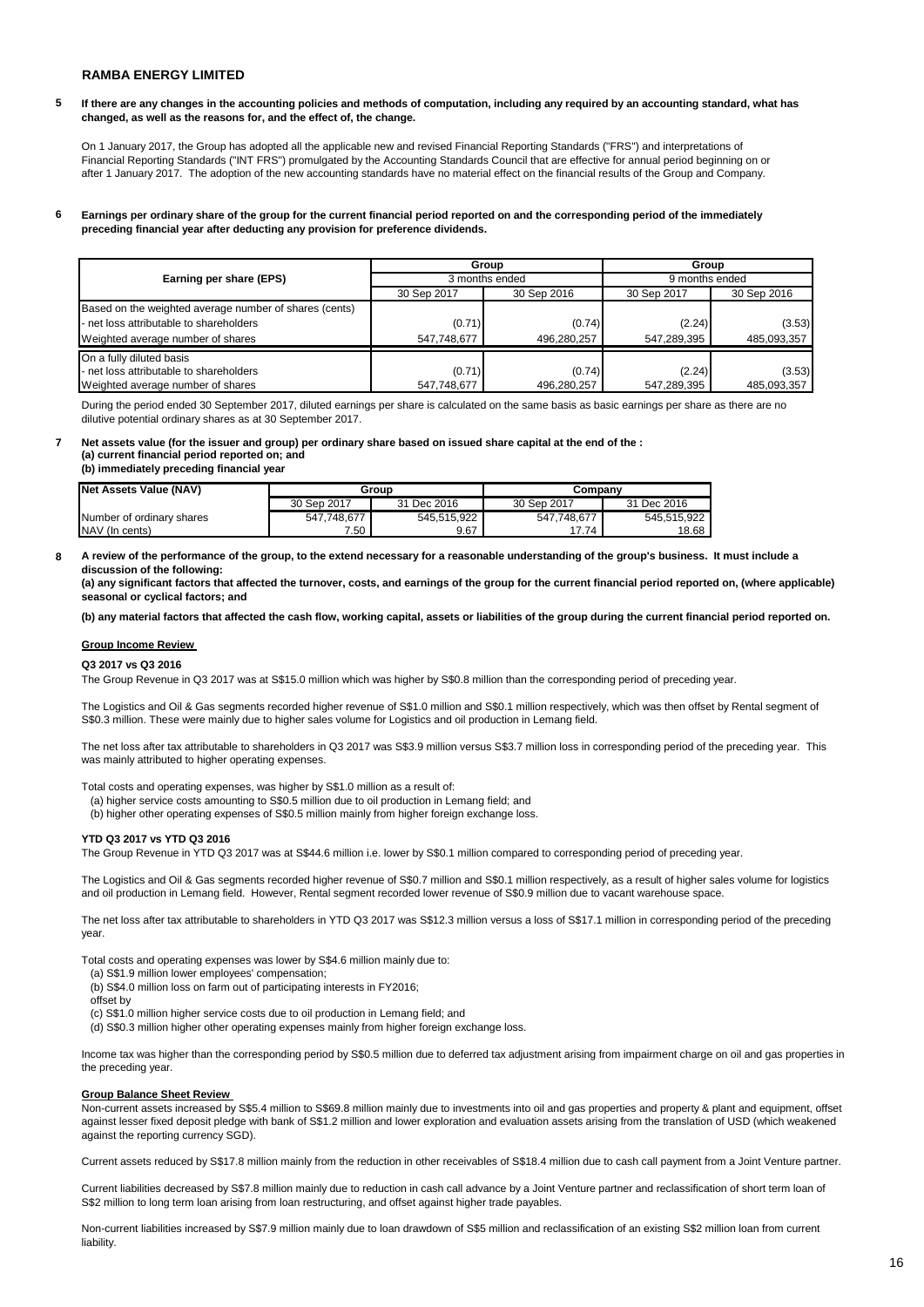#### **Group Cashflow Statement Review**

For the period ended YTD Q3 2017, the Group had a net cash outflow from operating activities of S\$6.3 million due to increased activities in the Lemang block.

Financing activities generated S\$14.2 million mainly from loan drawdown and advances from a Joint Venture Partner. These were mainly used to finance S\$8.8 million of oil and gas investments and operating activities.

#### **9 Where a forecast, or a prospect statement, has been previously disclosed to shareholders, any variance between it and the actual results**

Not applicable.

**10 A commentary at the date of the announcement of the significant trends and competitive conditions of the industry in which the group operates and any known factors or events that may affect the group in the next reporting period and the next 12 months.** 

#### **Oil and Gas Business**

The Group is drilling its fifth new wells this year, this will bring the total number of wells to eight at Akatara field in Lemang block. We are constructing additional well pads.

As West Jambi field is still in the exploration phase, the Group will continue to incur high capital costs to carry out the necessary exploration activities. Given the volatility in oil prices, we will continue to review our costs and assets portfolio.

Oil and gas is still a significant component in the Indonesian fiscal budget, the Government will likely adopt policies to increase its production and provable reserves, the Group is confident of the long term prospect of its Indonesian oil & gas business.

#### **Logistics Business**

Although operating margins improved in 2017 and business sentiment may have improved in Singapore, there are challenges in this segment.

In Indonesia, uncertainities persist due to renewal of contracts.

The Group continues to develop business opportunities in these competitive markets.

#### **11 Dividend**

(a) Current Financial Period Reported On Any dividend declared for the current financial period reported on? No.

(b) Corresponding Period of the Immediately Preceding Financial Year Any dividend declared for the corresponding period of the immediately preceding financial year? No.

- (c) Date Payable Not Applicable
- (d) Books closure date Not Applicable

#### **12 If no dividend has been declared (recommended), a statement to that effect.**

No dividend is recommended for period ended 30 September 2017.

**13 If the Group has obtained a general mandate from shareholders for Interested Person Transactions ("IPT"), the aggregate value of such transactions as required under Rule 920(1)(a)(ii). If no IPT mandate has been obtained, a statement to that effect.**

No IPT general mandate has been obtained from the shareholders.

**14 Please disclose the status on the use of proceeds raised from IPO and any offerings pursuant to Chapter 8 and whether the use of proceeds is in accordance with the stated use. Where the proceeds have been used for working capital purpose, a breakdown with specific details on how the proceeds have been applied must be disclosed.**

Not applicable